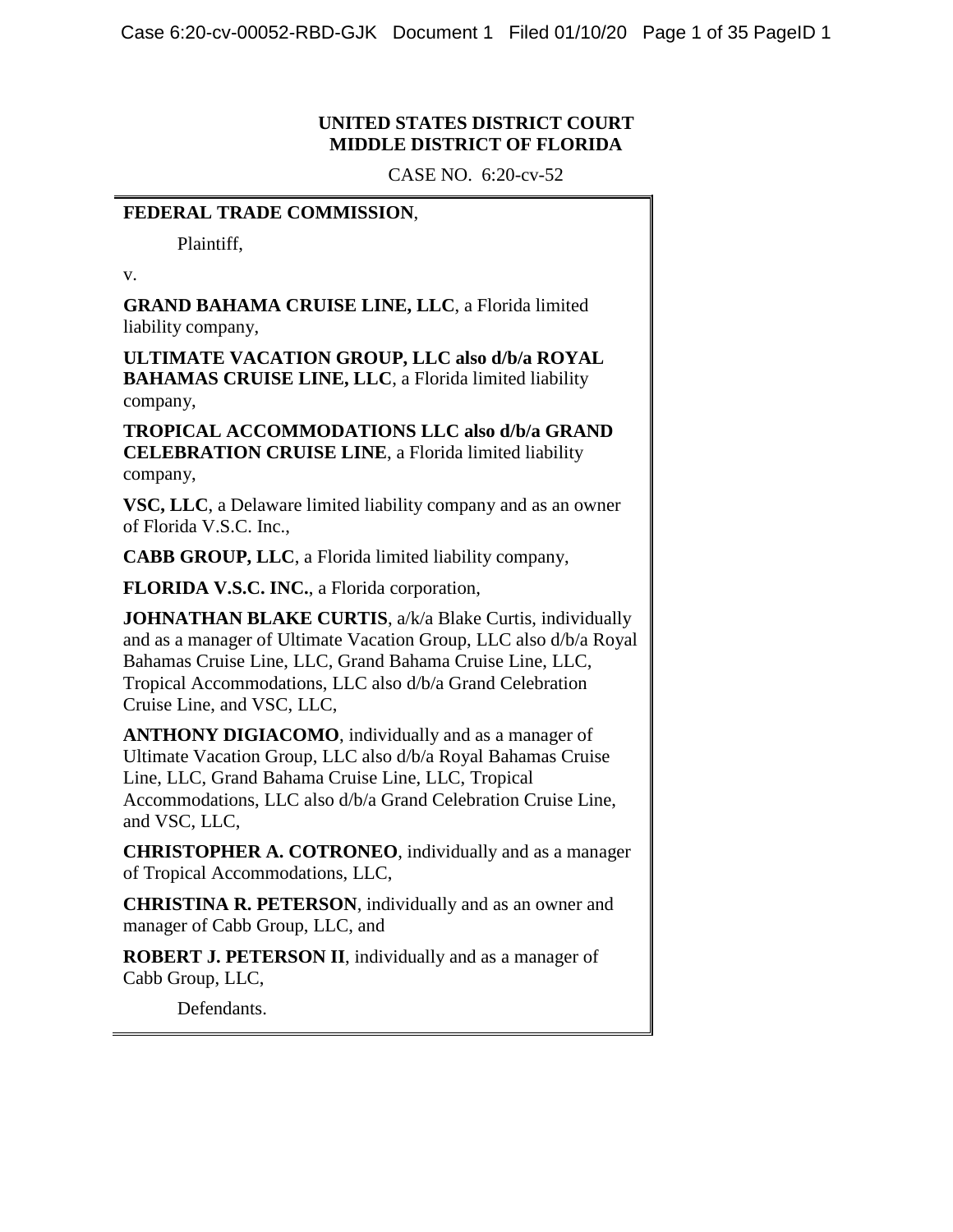# **COMPLAINT FOR CIVIL PENALTIES, PERMANENT INJUNCTION, AND OTHER EQUITABLE RELIEF**

 1. Plaintiff brings this action under Sections 5(a), 5(m)(1)(A), 13(b), 16(a) and 19 of Telemarketing and Consumer Fraud and Abuse Prevention Act (the "Telemarketing Act"), 15 damages and other equitable relief from Defendants for their violations of Section 5(a) of the amended, 16 C.F.R. Part 310. Plaintiff, the Federal Trade Commission ("Commission"), pursuant to Section 16(a)(1) of the Federal Trade Commission Act ("FTC Act"), 15 U.S.C. § 56(a)(1), for its complaint alleges: the FTC Act, 15 U.S.C. §§ 45(a), 45(m)(1)(A), 53(b), 56(a) and 57b, and Section 6 of the U.S.C. § 6105, to obtain monetary civil penalties, permanent injunctive relief, disgorgement, FTC Act, 15 U.S.C. § 45(a), and the Commission's Telemarketing Sales Rule ("TSR"), as

# **INTRODUCTION**

 cruise line company, operated a massive telemarketing campaign that placed billions of survey robocalls to consumers offering "free" cruise vacations aboard the MS Bahamas Celebration, a cruise ship that departed from the Port of Palm Beach. In 2015, the FTC and its state partners filed charges against—and reached settlements with—all of the defendants in the case *See FTC*  settlement prohibits CCL from engaging in illegal telemarketing. Although not named in the vacations for CCL. 2. Between 2011 and 2012, Caribbean Cruise Line, Inc. ("CCL"), a Florida-based *v. Caribbean Cruise Line, Inc.*, *et al*., No. 0:15-cv-60423 (S.D. Fla.). Among other things, the lawsuit, during that same time-period, Defendants Johnathan Blake Curtis and Anthony DiGiacomo each owned and operated a telephone call center that marketed the "free" cruise

3. Both prior to and after settlement of the original lawsuit, the owners of CCL have operated cruise-related companies that provided fulfillment of "free" cruise vacation packages.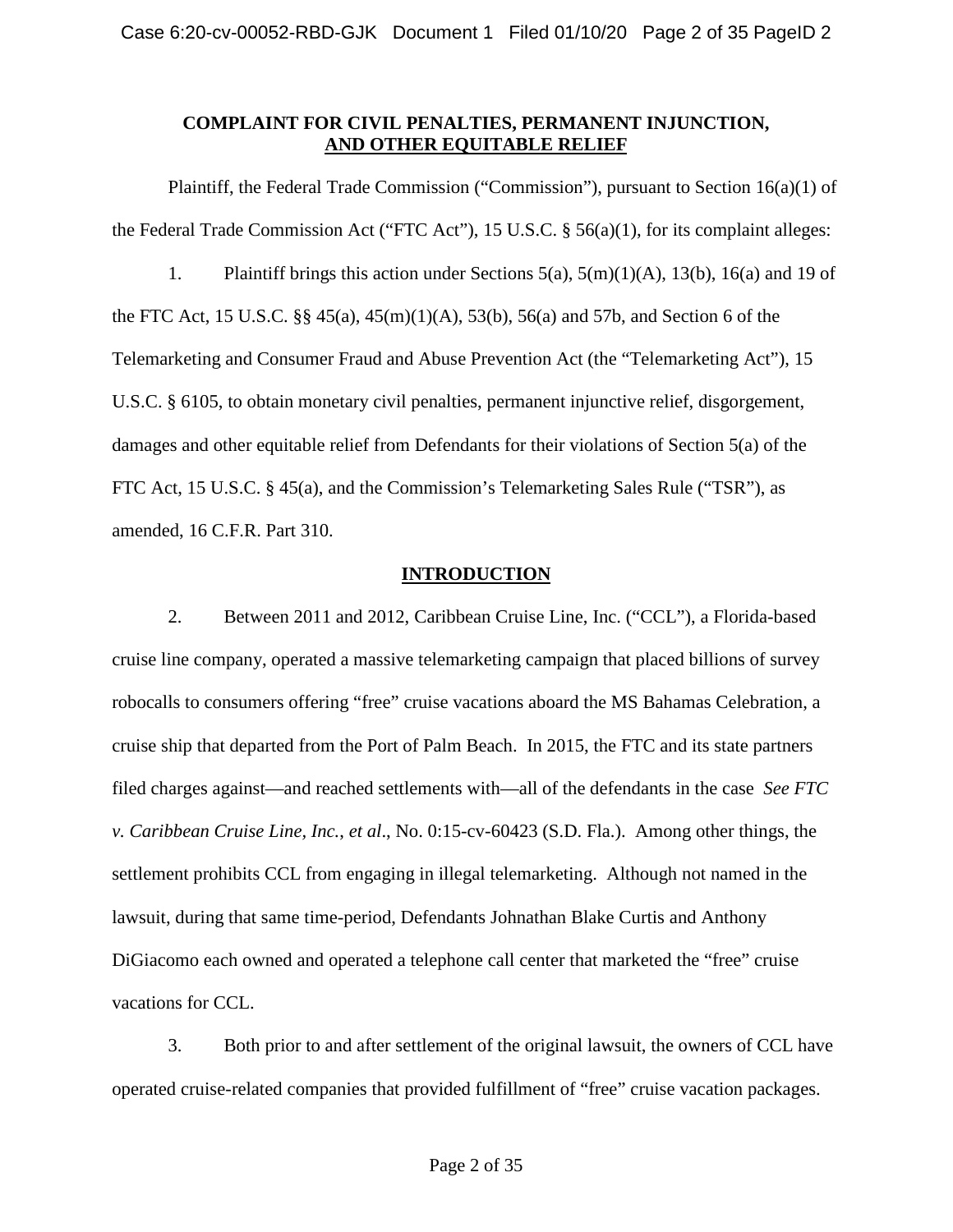Beginning in September 2013, Curtis and DiGiacomo jointly owned and/or operated several offering "free" cruise vacation packages on behalf of these subsidiary fulfillment companies. business enterprises that flooded American consumers with millions of unwanted telephone calls

 and "Royal Bahama"), Grand Bahama Cruise Line, LLC ("GBCL"), Tropical Accommodations, LLC also d/b/a Grand Celebration Cruise Line ("Tropical Accommodations"), and VSC, LLC ("VSC") (collectively, "GBCL Corporate"), which initiated, caused the initiation of, and assisted and facilitated the initiation of, millions of violations of the TSR, including millions of calls to 4. Curtis and DiGiacomo spearheaded the formation and operation of Ultimate Vacation Group, LLC also d/b/a Royal Bahama Cruise Line, LLC ("Ultimate Vacation Group" numbers on the National Do Not Call Registry ("DNC Registry").

5. The following chart illustrates the structure of GBCL Corporate's telemarketing operation and the call process: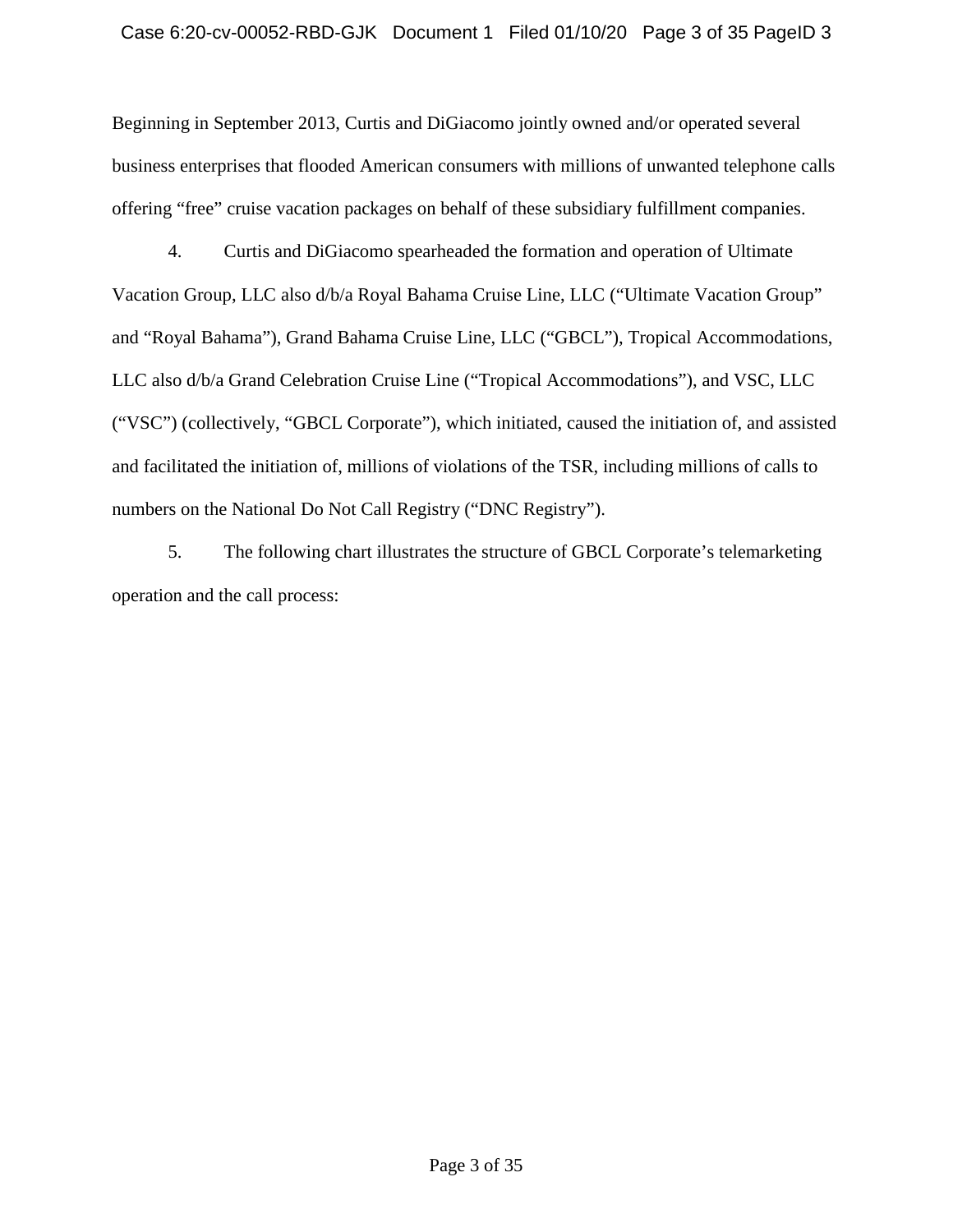| <b>GBCL Corporate's Cruise Vacation Telemarketing Enterprise</b><br>* indicates defendant |                                                                                                                                                                                                                 |                                                                                                                                                                                                            |                                                                                         |                                                                                    |                                                                              |
|-------------------------------------------------------------------------------------------|-----------------------------------------------------------------------------------------------------------------------------------------------------------------------------------------------------------------|------------------------------------------------------------------------------------------------------------------------------------------------------------------------------------------------------------|-----------------------------------------------------------------------------------------|------------------------------------------------------------------------------------|------------------------------------------------------------------------------|
| Robocall<br><b>Initiators</b>                                                             | GBCL Corporate used these companies to<br>purchase sales leads from third-party lead<br>generators that placed survey robocalls<br>pitching "free" cruise vacations as a way to<br>generate potential customers | Royal Bahama*<br>Owner: Curtis & DiGiacomo<br>Control: Curtis & DiGiacomo                                                                                                                                  |                                                                                         | GBCI *<br>Owner: Worstell<br>Control: Curtis & DiGiacomo                           |                                                                              |
| <b>Autodialers</b>                                                                        | GBCL Corporate used these companies to place<br>large volumes of autodialed telephone calls to<br>sales leads purchased from lead generators                                                                    | <b>Unnamed Autodialer Vendors</b><br>Provided automated web-based dialing platforms that permitted<br>Call Centers to start outbound telemarketing campaigns to sales leads<br>on behalf of GBCL Corporate |                                                                                         |                                                                                    |                                                                              |
| <b>Sellers of Travel</b>                                                                  | Multiple sellers of travel operated as a buffer<br>layer between GBCL Corporate and the Call<br>Centers, and contracted with Call Centers to<br>telemarket cruise vacation packages for GBCL<br>Corporate       | GBCL*<br>Owner: Worstell<br>Control: Curtis & DiGiacomo<br>Cabb Group*<br>Owner: C. Peterson<br>Control: DiGiacomo<br>Control: Petersons                                                                   |                                                                                         | <b>Unnamed Sellers of Travel</b><br>Owners: Various<br>Control: Curtis & DiGiacomo |                                                                              |
| <b>Call Centers</b>                                                                       | The Call Centers employed telemarketers who<br>received inbound transfers and/or made<br>outbound telephone calls to induce consumers<br>to purchase cruise vacation packages and<br>upgrades                   |                                                                                                                                                                                                            |                                                                                         | Florida V.S.C.*<br>Owner: VSC                                                      | <b>Unnamed Call</b><br>Centers<br><b>Owners: Various</b><br>Control: Various |
| Verification,<br>Authorization, &<br>Processing                                           | GBCL Corporate used these companies to<br>process consumer payments, secure<br>accommodations aboard the cruise ship and/or<br>provide various administrative services                                          | Royal Bahama*<br>Owners: Curtis &<br>DiGiacomo<br>Control: Curtis &<br>DiGiacomo                                                                                                                           | <b>Tropical</b><br>Accommodations*<br>Owner: Cotroneo<br>Control: Curtis &<br>DiGiacomo |                                                                                    | $VSC*$<br>Owners: Curtis &<br>DiGiacomo<br>Control: Curtis &<br>DiGiacomo    |

 6. Royal Bahama and GBCL contracted with various third-party lead generators to place calls to consumers using prerecorded messages, including calls to numbers on the DNC typically informed consumers that they were entitled to "two free boarding passes for an all- who confirmed their interest in the "free" cruise offer either received a subsequent call within 24 hours or were immediately transferred to a telemarketer at a telephone call center working on Registry, to generate potential customers for the sale of the "free" cruise vacation packages (customers paid federal port taxes and fees, and the cost of vacation upgrades.) After asking several automated survey questions wholly unrelated to the cruises, the prerecorded messages inclusive cruise to the Bahamas," which would cost \$59 per person in port taxes. Consumers behalf of Royal Bahama and GBCL.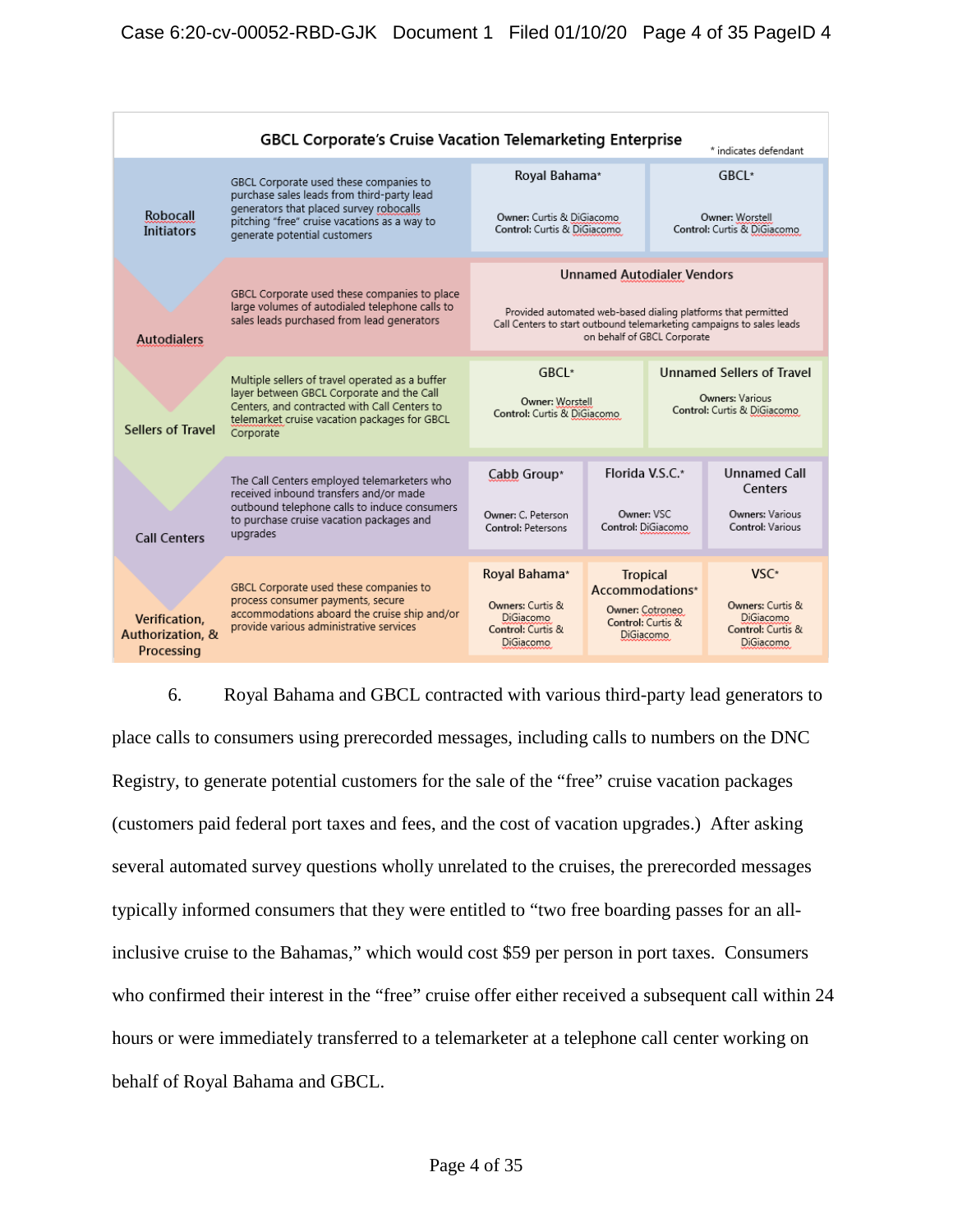that many of the survey robocalls dialed by the lead generators and the subsequent outbound telephone calls to consumers were unlawful. GBCL Corporate includes recidivist companies that have been investigated and/or sued by state government agencies and private litigants challenging unlawful telemarketing calls. Nevertheless, GBCL Corporate continued to help survey robocall lead generators make illegal robocalls and provided other telemarketers and vendors with the tools they needed to make unlawful telemarketing calls for years. 7. Since at least 2014, GBCL Corporate has known or consciously avoided knowing

 8. Defendants Cabb Group, LLC ("Cabb Group") and Florida V.S.C., Inc. ("Florida V.S.C.") (collectively, the "Call Centers") operated telephone call centers that employed Call Centers notified GBCL Corporate that their telemarketers were available to speak to consumers. Consumers were typically pre-screened for eligibility and interest during a telemarketers. After logging into an automated web-based dialing platform ("autodialer"), the prerecorded message, and sometimes were transferred to an available telemarketer. The Defendants refer to these transferred calls as "inbound transfers." In other instances, and usually within 24 hours, the Call Centers placed outbound calls to eligible and interested consumers.

 9. The Call Centers utilized marketing materials and scripts provided by GBCL enhanced accommodations, and other travel packages related to the cruise offers. Corporate to sell consumers various items, including cruise excursions, pre-boarding hotels,

 and outbound telephone calls placed to consumers were unlawful. They regularly received numbers were on the DNC Registry or that they had previously stated they did not wish to 10. The Call Centers knew or consciously avoided knowing that the survey robocalls complaints from consumers who had received telephone calls despite the fact that their telephone receive outbound telephone calls made by or on behalf of the seller whose goods or services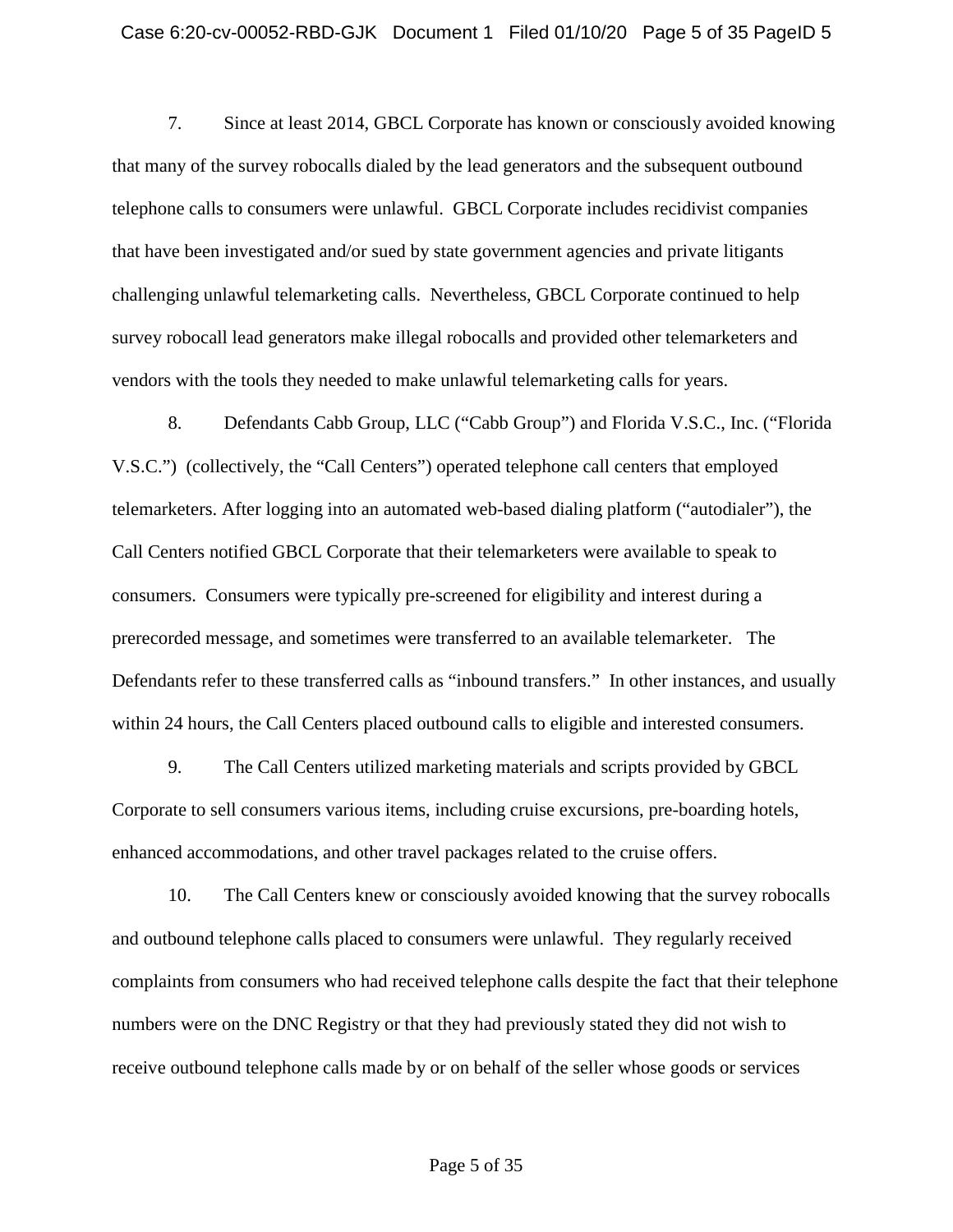were being offered. Nevertheless, the Call Centers substantially assisted GBCL Corporate's illegal telemarketing operation by receiving inbound transfers and/or placing outbound telephone calls to consumers, in violation of the TSR.

### **JURISDICTION AND VENUE**

 §§ 1331, 1337(a), 1345, and 1355, and 15 U.S.C. §§ 45(m)(1)(A), 53(b), 56(a) and 57b. This 11. This Court has subject matter jurisdiction over this action pursuant to 28 U.S.C. action arises under 15 U.S.C. § 45(a).

 12. Venue is proper in this District under 28 U.S.C. §§ 1391(b)(2), (d) and 1395(a), and 15 U.S.C. § 53(b).

### **DEFENDANTS**

 Florida limited liability company that dissolved on February 21, 2017. GBCL was a seller and outbound telephone calls to induce consumers to purchase cruise vacation packages. GBCL has GBCL has performed various business functions on behalf of Royal Bahama, or overseen such business functions, including advertising, marketing, lead generation, and customer service. 13. Defendant Grand Bahama Cruise Line, LLC ("GBCL") is a former for-profit telemarketer that initiated, caused the initiation of, and assisted and facilitated the initiation of been the subject of multiple consumer class action lawsuits alleging violations of the Telephone Consumer Protection Act (TCPA). *See Bartlett v. Grand Bahama Cruise Line, LLC,* No. 6:15 cv-01530 (M.D. Fla. 2015); *Phan v. Grand Bahama Cruise Line, LLC*, No. 115cv286216 (Cal. Super. Ct. 2015) [removed to N.D. Cal. No. 5:15-cv-5019]. At times material to this Complaint, GBCL, in connection with the matters alleged herein, transacted business in this district and throughout the United States.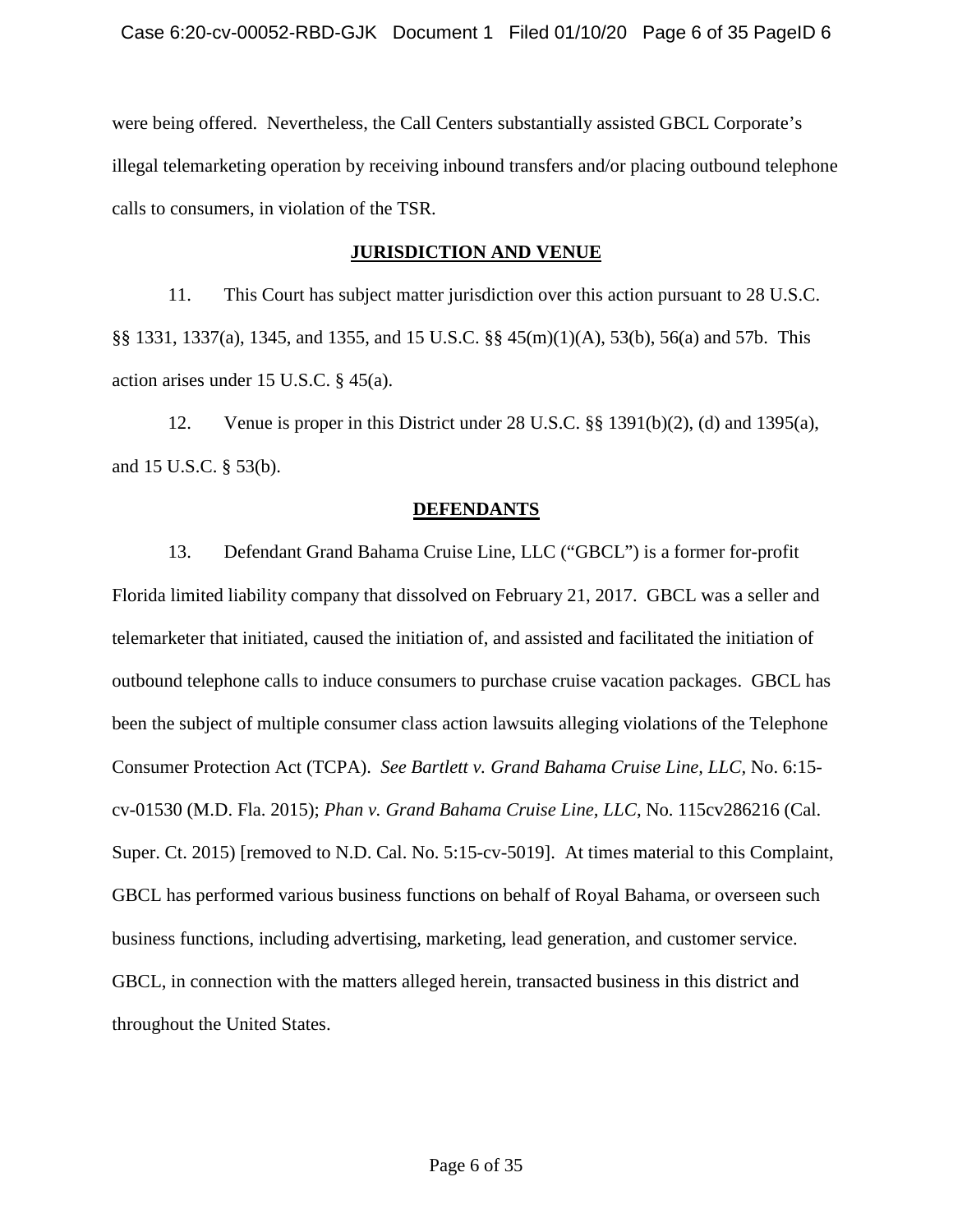company that dissolved on September 22, 2017. Royal Bahama was a seller and telemarketer telephone calls to induce consumers to purchase cruise vacation packages. Royal Bahama is a violations of the Do Not Call Registry and a consumer class action lawsuit alleging violations of the TCPA. *See In the Matter of Ultimate Vacations Group, LLC dba Royal Bahama Cruise Line*,  No. 2014-0035 (*State of New York Dept. of State,* consent order, May 19, 2016); *Shields v. Ultimate Vacation Group*, *et al*., No. 3:14-cv-00285 (S.D. Tex.). Royal Bahama, in connection 14. Defendant Ultimate Vacation Group, LLC also d/b/a Royal Bahama Cruise Line ("Ultimate Vacation Group" or "Royal Bahama") is a former for-profit Florida limited liability that initiated, caused the initiation of, and assisted and facilitated the initiation of outbound recidivist telemarketer that has been the subject of a state enforcement action involving with the matters alleged herein, transacted business in this district and throughout the United States.

 15. Defendant Tropical Accommodations LLC also d/b/a Grand Celebration Cruise of, outbound telephone calls to induce consumers to purchase cruise vacation packages. At all with others, Tropical Accommodations has assisted and facilitated the acts or practices set forth Line ("Tropical Accommodations") is a for-profit Florida limited liability company with its principal place of business at 555 Winderley Place, Suite 300, Maitland, Florida 32751. Tropical Accommodations is a seller that caused the initiation of, and assisted and facilitated the initiation times material to this Complaint, Tropical Accommodations has performed various business functions on behalf of Royal Bahama, GBCL, and VSC, or overseen such business functions, including fulfillment, payment processing, customer service, verification service, authorization, and quality assurance. Also at all times material to this Complaint, acting alone or in concert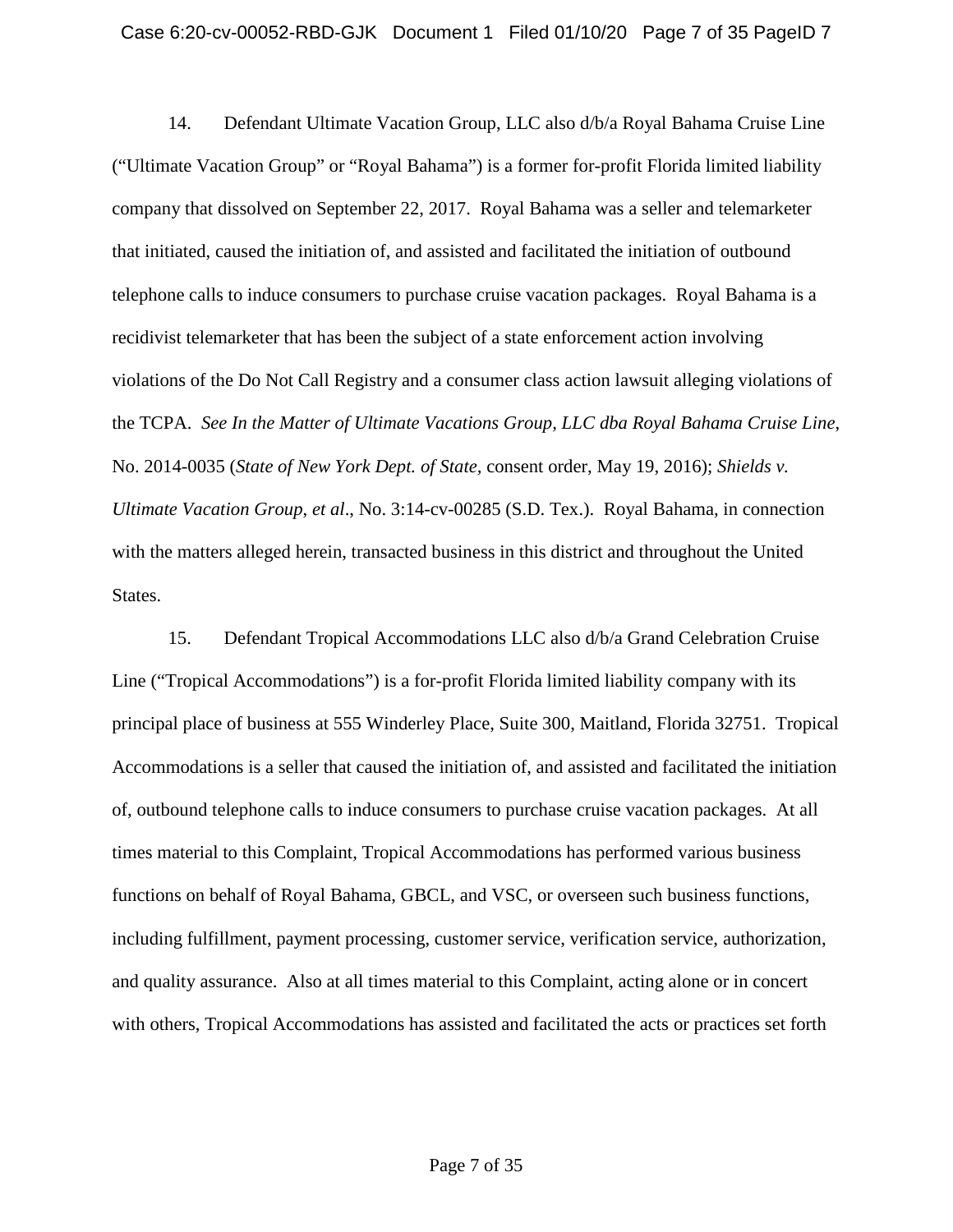in this Complaint. Tropical Accommodations, in connection with the matters alleged herein, transacted business in this district and throughout the United States.

 VSC is a seller and telemarketer that initiated, caused the initiation of, and assisted and facilitated the initiation of outbound telephone calls to induce consumers to purchase cruise vacation packages. At times material to this Complaint, VSC has performed various business functions on behalf of Royal Bahama and GBCL, or overseen such business functions, including 16. Defendant VSC is a for-profit Delaware limited liability company with its principal place of business at 2950 Lake Emma Road, Suite 3020, Lake Mary, Florida 32746. advertising, marketing, customer service, verification service, authorizations, and quality assurance. Also at times material to this Complaint, acting alone or in concert with others, VSC has assisted and facilitated the acts or practices set forth in this Complaint. VSC, in connection with the matters alleged herein, transacts or has transacted business in this district and throughout the United States.

 and practices of GBCL Corporate set forth in this Complaint. Defendant Curtis resides in 17. Defendant Johnathan Blake Curtis is a manager of VSC. Defendant Curtis also was a manager of Royal Bahama and a *de facto* manager of GBCL and Tropical Accommodations. At all times material to this Complaint, acting alone or in concert with others, Curtis has formulated, directed, controlled, had the authority to control, or participated in the acts Sanford, Florida, and in connection with the matters alleged herein, transacts or has transacted business in this district and throughout the United States.

 also was a manager of Royal Bahama and a *de facto* manager of GBCL, Tropical Accommodations, and Florida V.S.C. At all times material to this Complaint, acting alone or in 18. Defendant Anthony DiGiacomo is a manager of VSC. Defendant DiGiacomo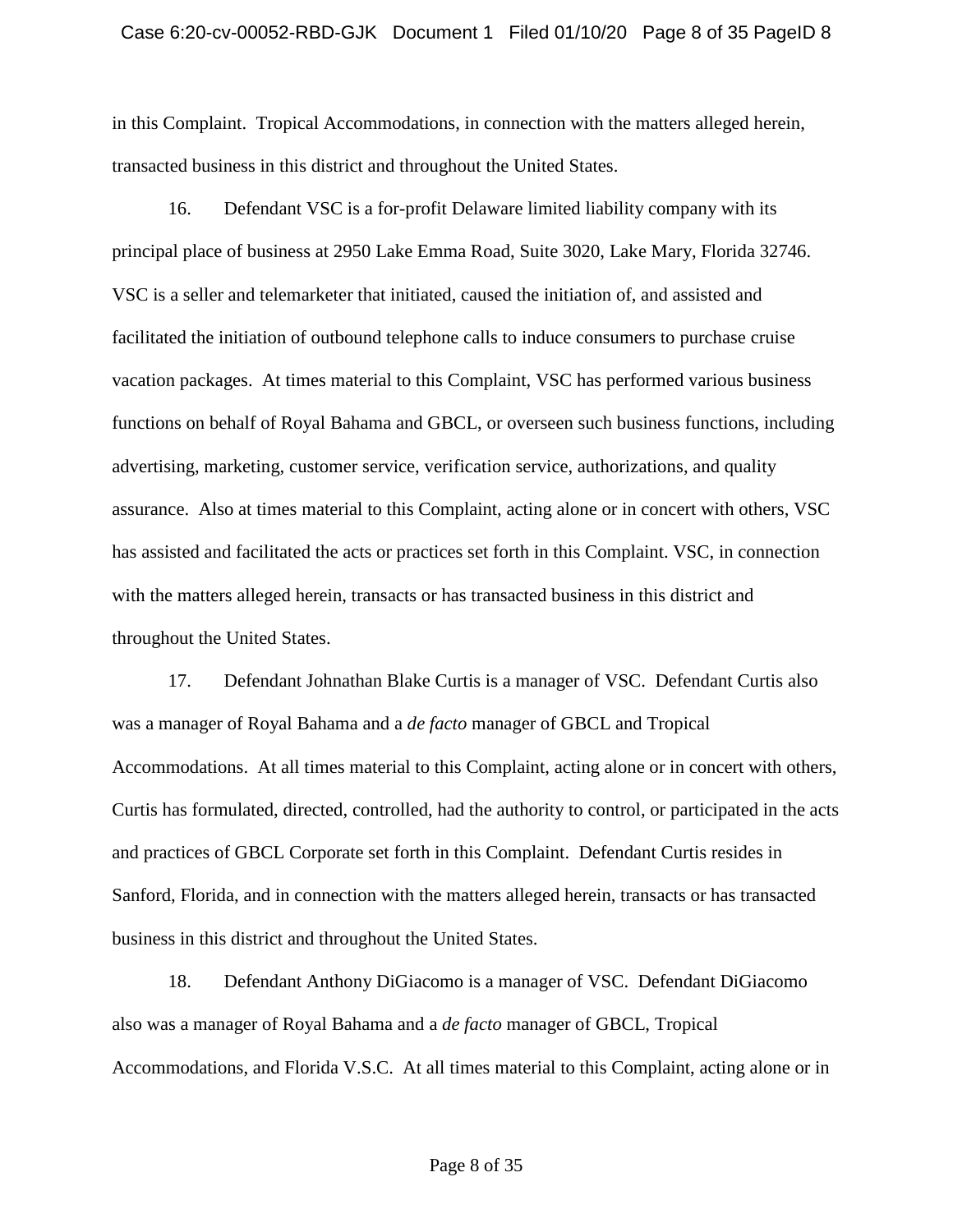#### Case 6:20-cv-00052-RBD-GJK Document 1 Filed 01/10/20 Page 9 of 35 PageID 9

concert with others, DiGiacomo has formulated, directed, controlled, had the authority to control, or participated in the acts and practices of GBCL Corporate set forth in this Complaint. Defendant DiGiacomo resides in Sanford, Florida, and in connection with the matters alleged herein, transacts or has transacted business in this district and throughout the United States.

 acts and practices of GBCL Corporate set forth in this Complaint. Defendant Cotroneo resides in 19. Defendant Christopher A. Cotroneo is the sole owner and manager of Tropical Accommodations. At all times material to this Complaint, acting alone or in concert with others, Cotroneo has formulated, directed, controlled, had the authority to control, or participated in the Sanford, Florida, and in connection with the matters alleged herein, transacts or has transacted business in this district and throughout the United States.

 liability company with its principal place of business at 2400 S Ridgewood Avenue, Unit #25, South Daytona, Florida 32119. Cabb Group is a seller and telemarketer that initiated, caused the consumers to purchase cruise vacation packages. Cabb Group, in connection with the matters 20. Defendant Cabb Group, LLC ("Cabb Group") is a for-profit Florida limited initiation of, and assisted and facilitated the initiation of outbound telephone calls to induce alleged herein, transacts or has transacted business in this district and throughout the United States.

 21. Defendant Florida V.S.C. is a former for-profit Florida limited liability company with its principal place of business at 2950 Lake Emma Road, Suite 3020, Lake Mary, Florida 32746. Florida V.S.C. is also a seller and telemarketer that initiated, caused the initiation of, and that dissolved on September 28, 2018. Florida V.S.C. was a wholly-owned subsidiary of VSC, assisted and facilitated the initiation of outbound telephone calls to induce consumers to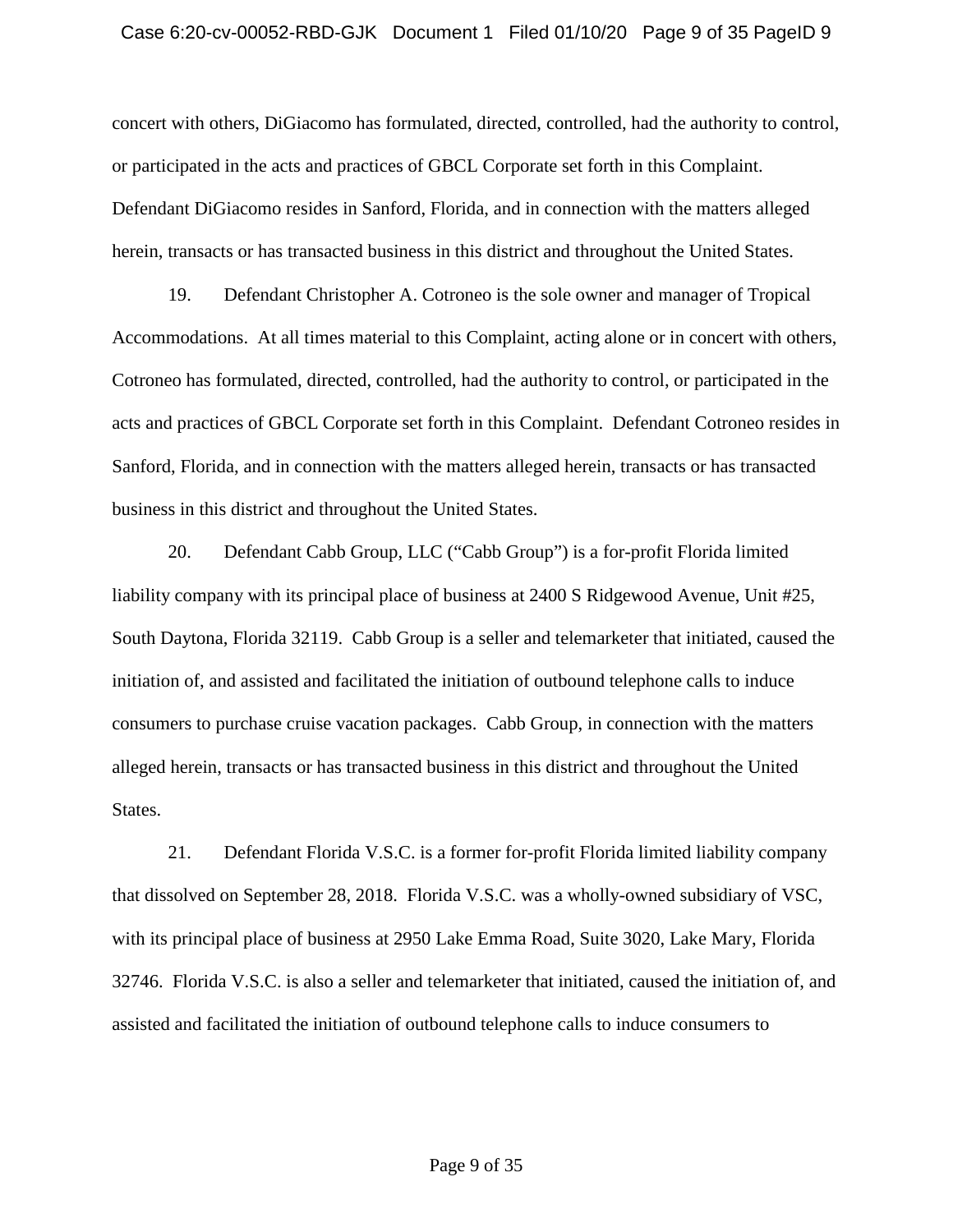purchase cruise vacation packages. Florida V.S.C., in connection with the matters alleged herein, transacts or has transacted business in this district and throughout the United States.

22. Defendant Christina R. Peterson is an owner and manager of Cabb Group. At all times material to this Complaint, acting alone or in concert with others, Christina R. Peterson had the authority and responsibility to prevent or correct the unlawful telemarketing practices of Cabb Group, and formulated, directed, controlled, or participated in the acts and practices of Cabb Group, including the acts and practices set forth in this Complaint. Defendant Christina R. Peterson resides in Osteen, Florida, and in connection with the matters alleged herein, transacts or has transacted business in this district and throughout the United States.

transacted business in this district and throughout the United States. 23. Defendant Robert J. Peterson II is a manager of Cabb Group. At all times material to this Complaint, acting alone or in concert with others, Robert J. Peterson II had the authority and responsibility to prevent or correct the unlawful telemarketing practices of Cabb Group, and formulated, directed, controlled, or participated in the acts and practices of Cabb Group, including the acts and practices set forth in this Complaint. Defendant Robert J. Peterson II resides in Osteen, Florida, and in connection with the matters alleged herein, transacts or has

 collectively referred to as the "Petersons." Defendants Cabb Group, Florida V.S.C., and the Petersons are hereinafter collectively referred to as the "Call Center Defendants." 24. Defendants Christina R. Peterson and Robert J. Peterson are hereinafter

### **COMMON ENTERPRISE**

25. The GBCL Corporate entities—Ultimate Vacation Group also d/b/a Royal Bahama, GBCL, Tropical Accommodations, VSC, and Florida V.S.C. (collectively, the "Common Enterprise Defendants") —have operated as a common enterprise while engaging in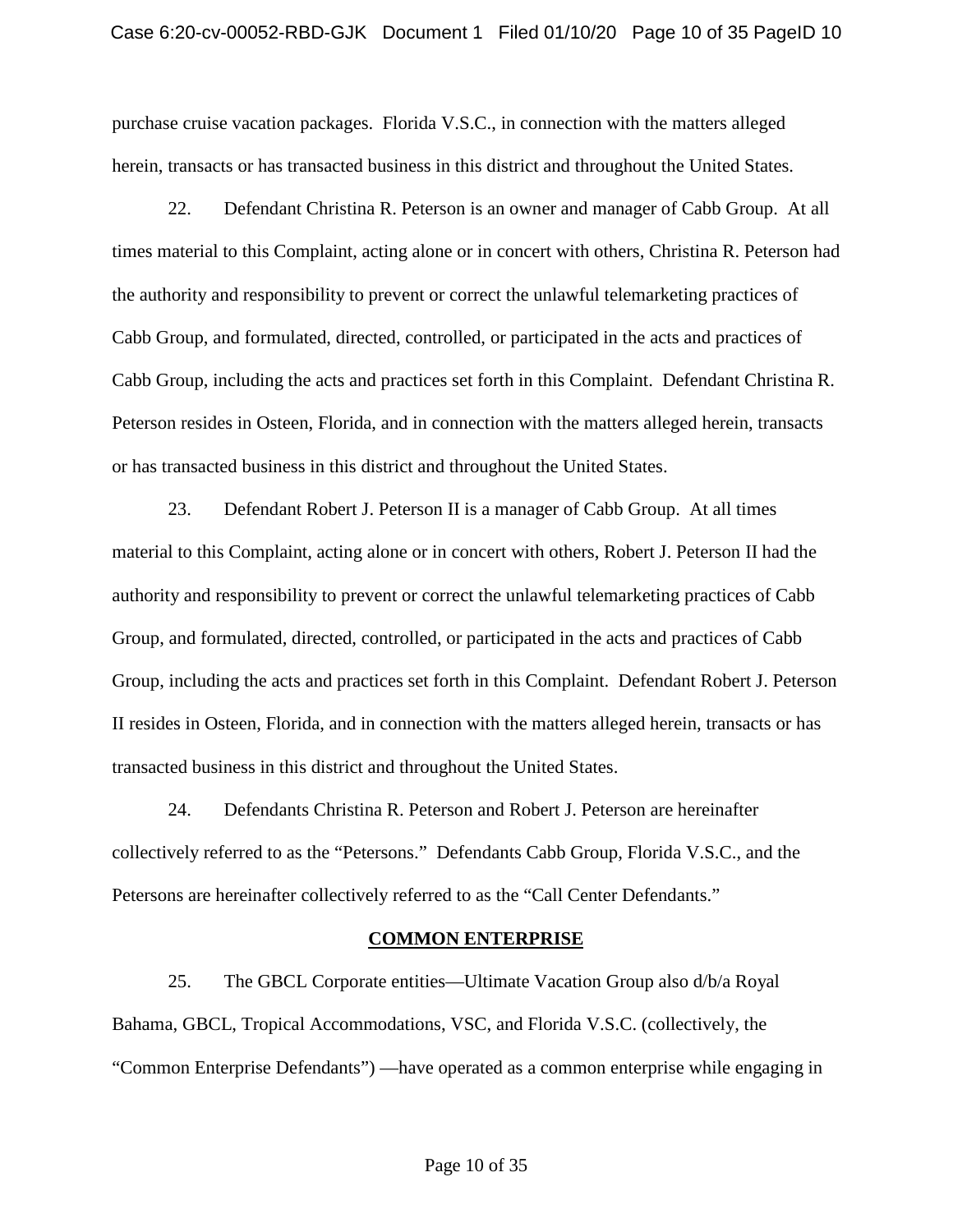the acts and practices alleged below. Royal Bahama began as a d/b/a of Ultimate Vacation Group in 2013. GBCL was incorporated in June 2014 and took over relevant business operations from Royal Bahama in approximately January 2015. Tropical Accommodations and VSC also which both ceased operations in 2017. Florida V.S.C. was incorporated in February 2015, when it took over the relevant in-house call center operations. (Because of Florida V.S.C.'s dual role joined the common enterprise in 2014; they took over the interests of Royal Bahama and GBCL, as a wholly-owned subsidiary of VSC and as a call center—it is both a Common Enterprise Defendant and a Call Center Defendant.)

 26. The Common Enterprise Defendants conducted the business practices described below through an interrelated network of companies that have common management, and sold common products, shared revenues, and comingled funds. Because the Common common enterprise. At all times material to this Complaint, Curtis, DiGiacomo, and Cotroneo coordinated business functions, shared office space, employees and resources, and that marketed Enterprise Defendants operated as such, each of the entities that comprise the enterprise is jointly and severally liable for the acts and practices of Royal Bahama, GBCL, Tropical Accommodations, VSC, and Florida V.S.C. during the time in which they participated in the formulated, directed, controlled, had the authority to control, or participated in the acts and practices of the defendants that constitute the Common Enterprise Defendants.

#### **COMMERCE**

27. At all times material to this Complaint, Defendants have maintained a substantial course of trade in or affecting commerce, as "commerce" is defined in Section 4 of the FTC Act, 15 U.S.C. § 44.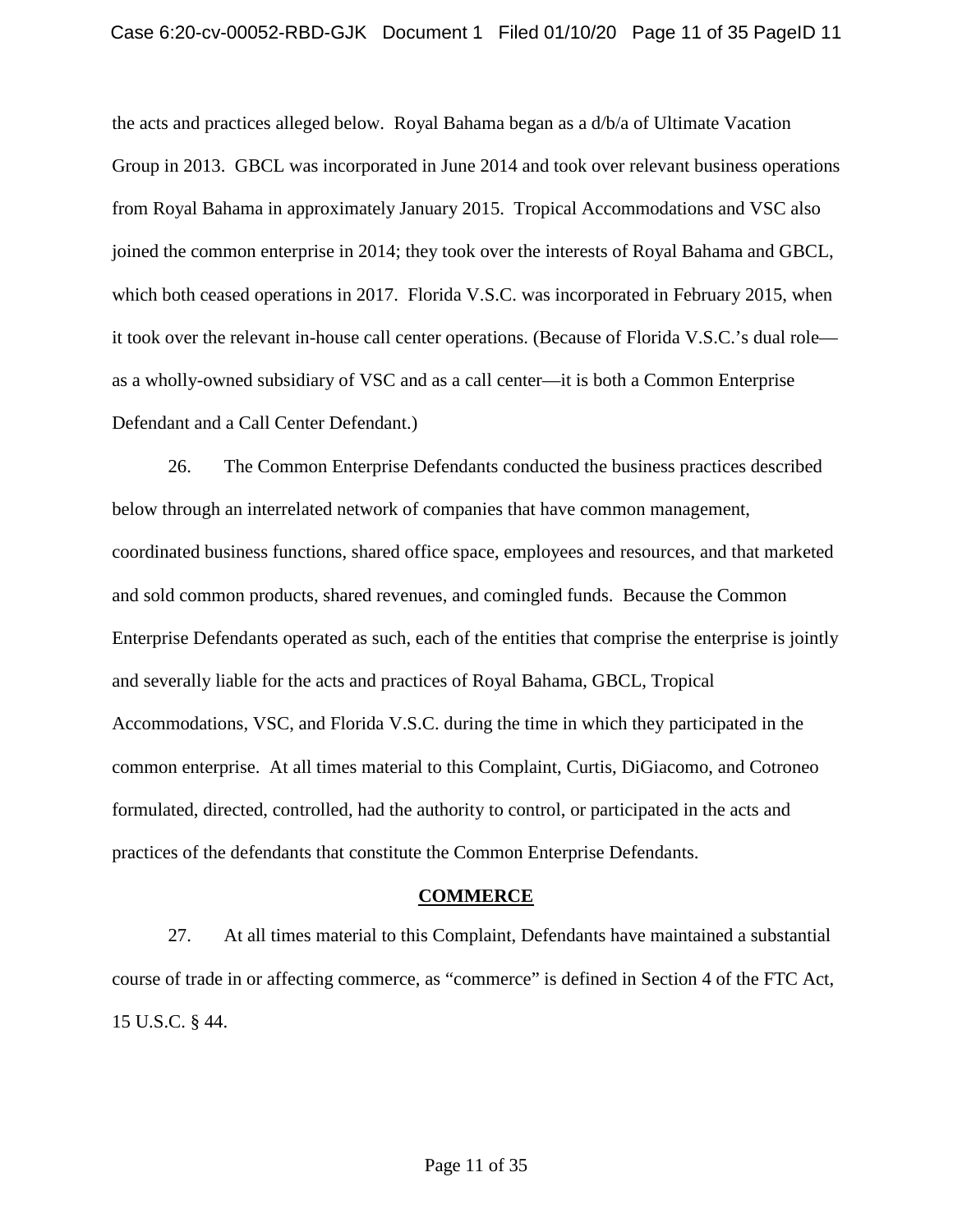### **THE TELEMARKETING SALES RULE**

28. Congress directed the Commission to prescribe rules prohibiting abusive and deceptive telemarketing acts or practices pursuant to the Telemarketing Act, 15 U.S.C. §§ 6101- 6108. The Commission adopted the original TSR in 1995, extensively amended it in 2003, and amended certain provisions thereafter. *See* 16 C.F.R. Part 310.

29. Among other things, the 2003 amendments to the TSR established a do-not-call registry, maintained by the Commission (the "National Do Not Call Registry" or "DNC Registry"), of consumers who do not wish to receive certain types of telemarketing calls. Consumers can register their telephone numbers on the Registry without charge either through a toll-free telephone call or over the Internet at donotcall.gov.

 or over the Internet at donotcall.gov, or by otherwise contacting law enforcement authorities. 30. Consumers who receive telemarketing calls to their registered numbers can complain of Registry violations the same way they registered, through a toll-free telephone call

31. The Commission allows sellers, telemarketers, and other permitted organizations to access the Registry over the Internet at telemarketing.donotcall.gov, to pay the fee(s) if required, and to download the numbers not to call.

§ 310.2(ff). A "Seller" is any person who, in connection with a telemarketing transaction, provides, offers to provide, or arranges for others to provide goods or services to the customer in 32. Under the TSR, a "telemarketer" is any person who, in connection with telemarketing, initiates or receives telephone calls to or from a customer or donor. 16 C.F.R. exchange for consideration. *Id*. § 301.2(dd).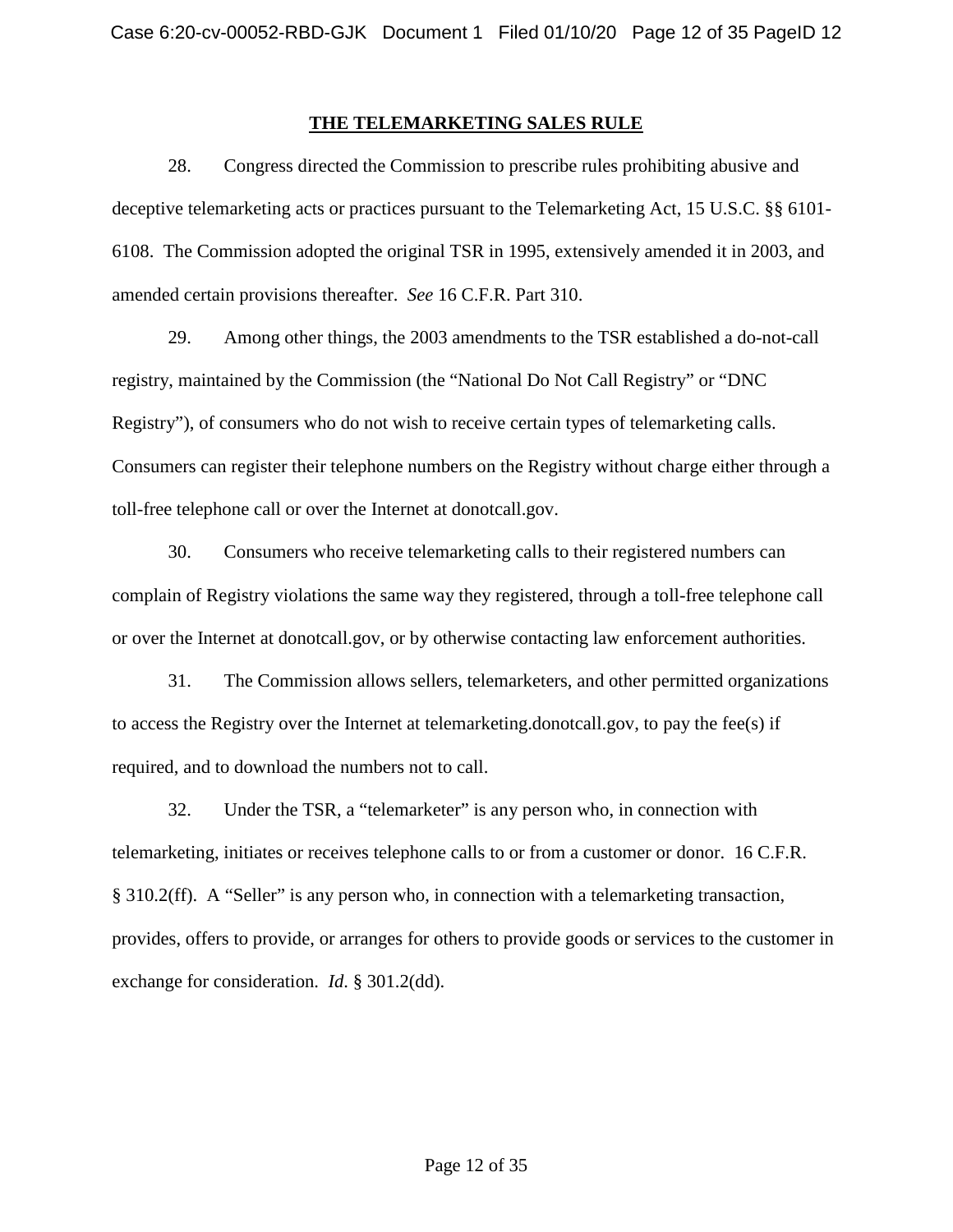33. Under the TSR, an "outbound telephone call" is a telephone call initiated by a telemarketer to induce the purchase of goods or services or to solicit a charitable contribution.<br>16 C.F.R. § 310.2(x).

 34. The TSR prohibits sellers and telemarketers from initiating an outbound telephone call to numbers on the Registry. 16 C.F.R.  $\S 310.4(b)(1)(iii)(B)$ .

35. The TSR also prohibits sellers and telemarketers from initiating an outbound telephone call to any person when that person previously has stated that he or she does not wish to receive an outbound telephone call made by or on behalf of the seller whose goods or services are being offered.  $16$  C.F.R. § 310.4(b)(1)(iii)(A).

 purchase of any good or service unless the seller has obtained from the recipient of the call an indirectly, that the agreement be executed as a condition of purchasing any good or service. 16 36. As amended, effective September 1, 2009, 16 C.F.R. § 310.4(b)(1)(v) of the TSR prohibits initiating an outbound telephone call that delivers a prerecorded message to induce the express agreement, in writing, that evidences the willingness of the recipient of the call to receive calls that deliver prerecorded messages by or on behalf of a specific seller. The express agreement must include the recipient's telephone number and signature, must be obtained after a clear and conspicuous disclosure that the purpose of the agreement is to authorize the seller to place prerecorded calls to such person, and must be obtained without requiring, directly or C.F.R. § 310.4(b)(1)(v)(A).

37. The TSR also requires that sellers and telemarketers transmit or cause to be transmitted the telephone number of the telemarketer and, when made available by the telemarketer's carrier, the name of the telemarketer, to any caller identification service in use by a recipient of a telemarketing call, or transmit the customer service number of the seller on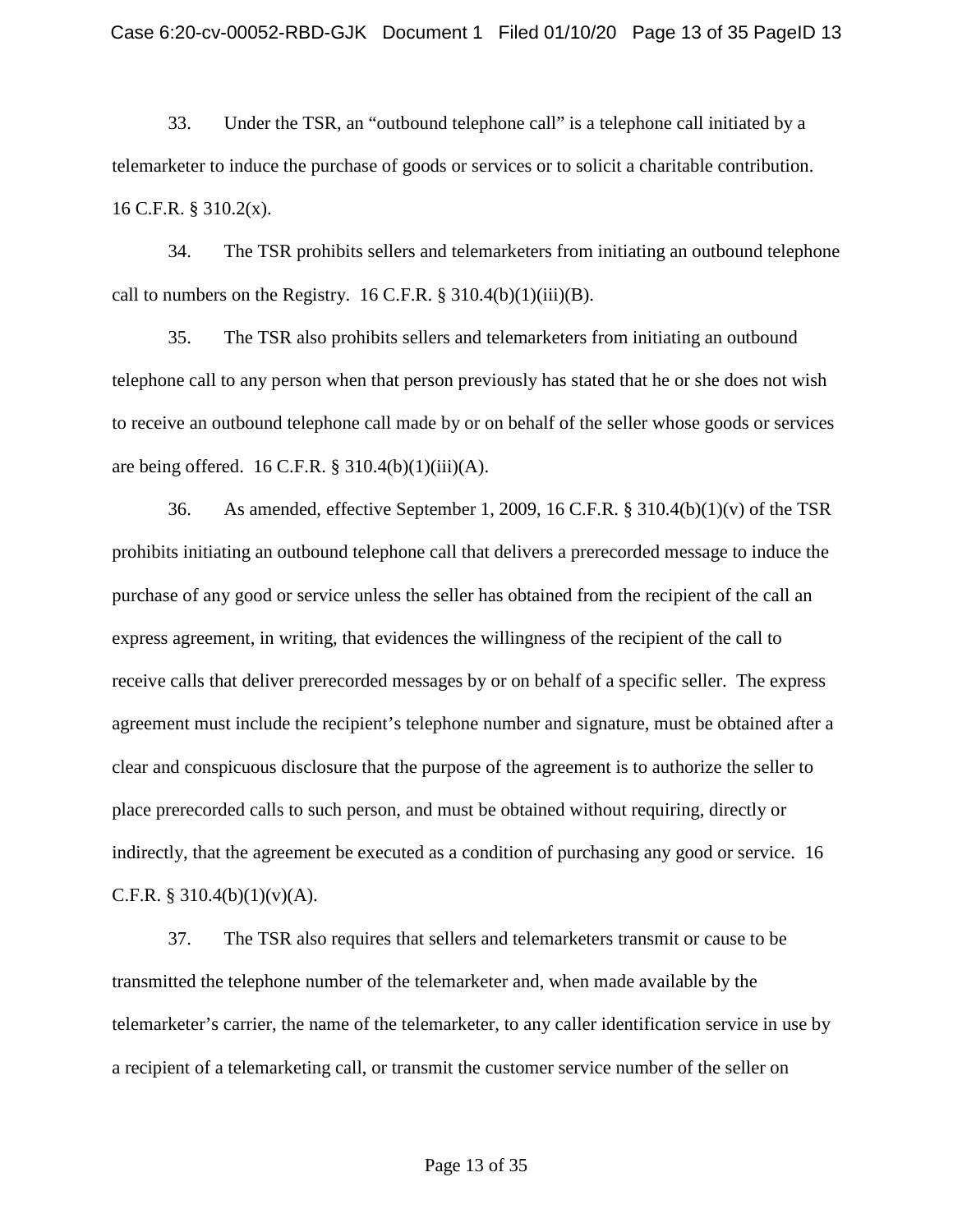whose behalf the call is made and, when made available by the telemarketer's carrier, the name of the seller. 16 C.F.R. § 310.4(a)(8).

It is a violation of the TSR for any person to provide substantial assistance or 38. It is a violation of the TSR for any person to provide substantial assistance or support to any seller or telemarketer when that person knows or consciously avoids knowing that the seller or telemarketer is engaged in any practice that violates Sections 310.3(a), (c) or (d), or 310.4 of the TSR. 16 C.F.R. § 310.3(b).

 FTC Act, 15 U.S.C. § 45(a). 39. Pursuant to Section 3(c) of the Telemarketing Act, 15 U.S.C. § 6102(c), and Section  $18(d)(3)$  of the FTC Act, 15 U.S.C. § 57a(d)(3), a violation of the TSR constitutes an unfair or deceptive act or practice in or affecting commerce, in violation of Section 5(a) of the

### **GBCL CORPORATE'S BUSINESS ACTIVITIES**

### *Formation of GBCL Corporate*

 40. Beginning in 2011, the owners of CCL operated multiple subsidiary companies that entered into fulfillment agreements with dozens of companies that ran illegal telemarketing campaigns on their behalf. These telemarketers offered, and the subsidiary companies fulfilled, object and was badly damaged on October 31, 2014. "free" cruise vacations aboard the MS Bahamas Celebration cruise ship, until the ship struck an

 41. In January 2015 (shortly after the MS Bahamas Celebration was damaged), the owners of CCL formed a new cruise line company called Bahamas Paradise Cruise Line and purchased a new cruise ship, which they named the MV Grand Celebration.

 services must register annually as a seller of travel with the Florida Department of Agriculture 42. Under Florida law, any person or business that sells or promotes travel-related and Consumer Services. Fla. Stat. § 559.928 (2018).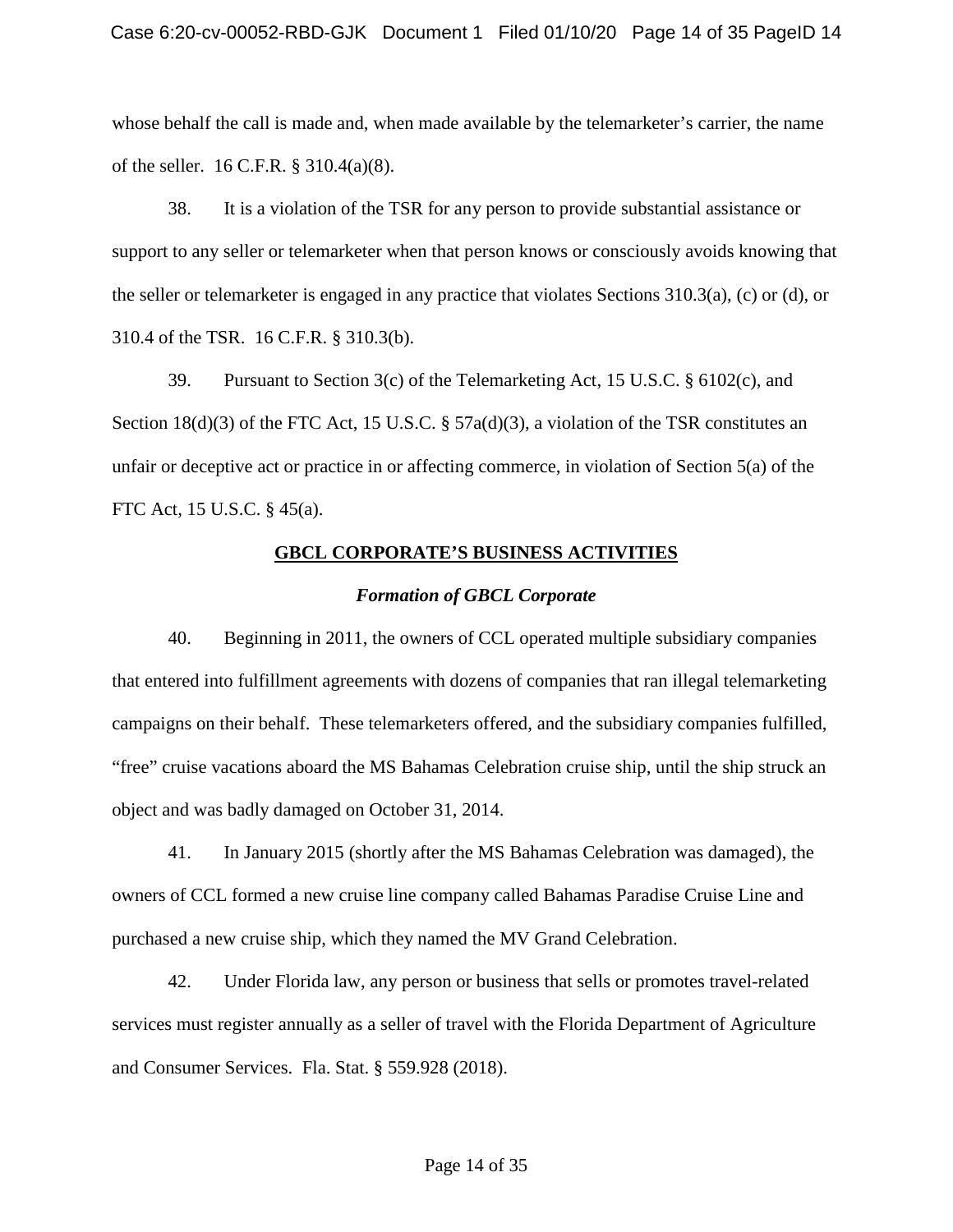seller of travel that procured its own survey robocall leads and utilized other third-party call centers—in addition to its own in-house call center—to market cruise vacation packages to its own sales leads on behalf of CCL. Also in 2013, Ultimate Vacation Group began doing business 43. In 2013, Curtis and DiGiacomo registered Ultimate Vacation Group as a licensed as Royal Bahama Cruise Line because Curtis and DiGiacomo thought the company needed a better name.

GBCL registered as a licensed seller of travel, but essentially lay dormant for several months.<br>45. In September 2014, Curtis and DiGiacomo assisted with the incorporation of 44. In June 2014, Curtis and DiGiacomo assisted with the incorporation of GBCL, and appointed the office administrator for Royal Bahama as the titular manager of GBCL.

 its behalf. But behind the scenes, Curtis and DiGiacomo also operated as *de facto* managers of practices of the company. Tropical Accommodations, and appointed Christopher Cotroneo, an IT and quality assurance employee of Royal Bahama, as the titular owner and manager of Tropical Accommodations. Cotroneo is the only employee Tropical Accommodations has ever had. He registered Tropical Accommodations as a licensed seller of travel, registered websites for it, and signed contracts on Tropical Accommodations, formulating, directing, controlling, and participating in the acts and

practices of the company.<br>46. In November 2014, Curtis and DiGiacomo incorporated VSC to provide administrative services for the entire telemarketing operation, including customer service, verification service, authorization, and quality assurance.

 operations from Royal Bahama. GBCL had no employees of its own. Behind the scenes, Curtis 47. In or around January 2015, GBCL effectively took over relevant business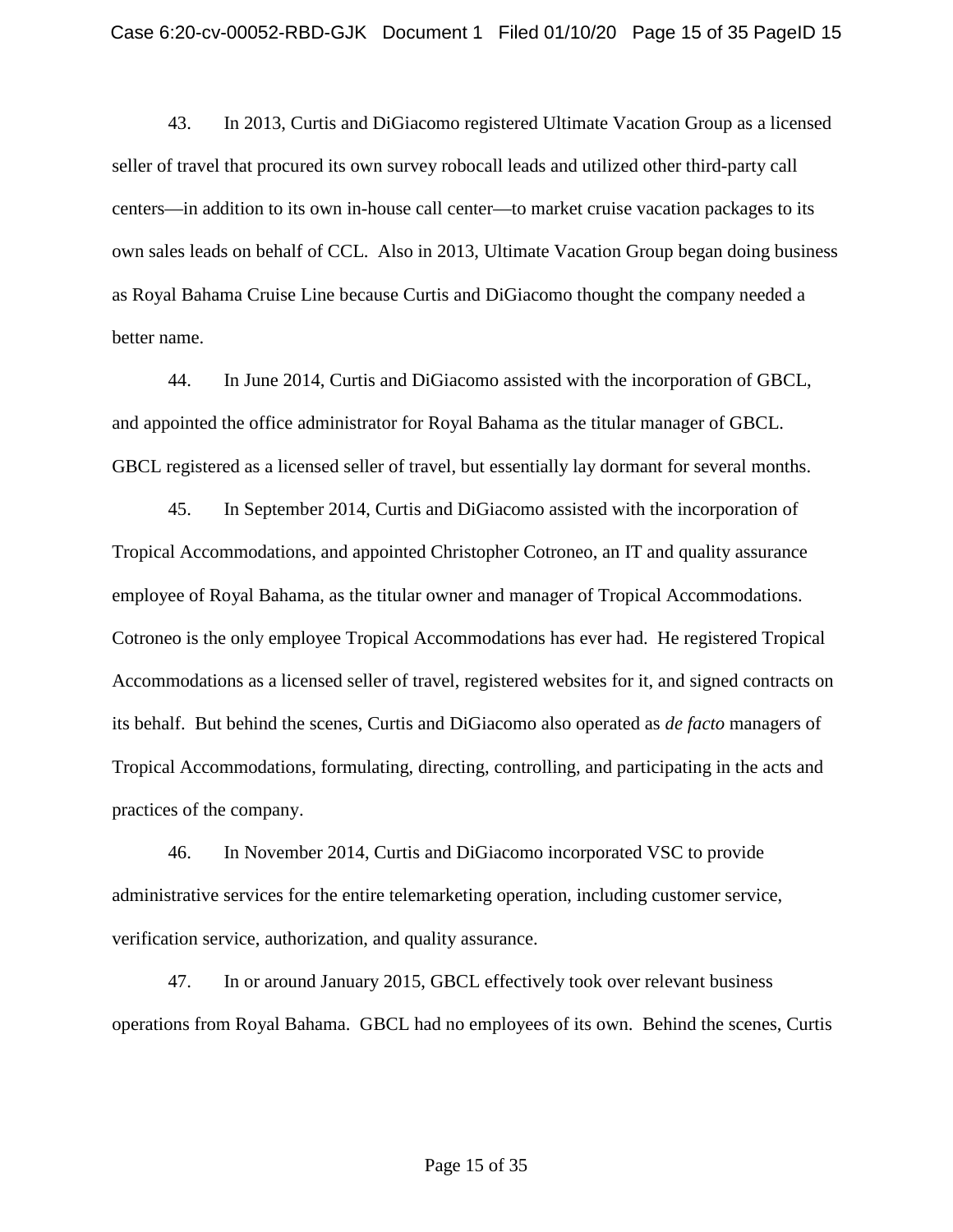and DiGiacomo operated as *de facto* managers of GBCL, formulating, directing, controlling, and participating in the acts and practices of the company.

operation. 48. In or around February 2015, Tropical Accommodations acquired Royal Bahama's merchant account—the account it used to process credit card payments from consumers—and began processing consumer payments on behalf of the entire telemarketing

49. The entire telemarketing operation functioned as it had before the crash, but for the new cruise ship, the MV Grand Celebration.

50. In 2017, Royal Bahama and GBCL officially dissolved, leaving their business interests to Tropical Accommodations and VSC.

#### *Agreements with Cruise Lines' Subsidiary Fulfillment Companies*

 owners of CCL continued operating subsidiary companies that fulfilled "free" cruise vacations 51. Notwithstanding the FTC's lawsuit in 2015 and the settlement order in 2016, the marketed and sold by companies running telemarketing campaigns.

 entered into several agreements with the cruise lines' subsidiary fulfillment companies wherein packages, and operate a telephone call center business, in order to sell cruise vacation packages. 52. Between 2013 and 2017, Royal Bahama, GBCL, and Tropical Accommodations Royal Bahama, GBCL, and Tropical Accommodations agreed to market and sell cruise vacation

#### *Agreements with Call Centers*

 house call center that employed telemarketers who marketed and sold cruise vacation packages fulfilled by the cruise lines' subsidiary companies. In February 2015, Florida V.S.C. 53. Beginning in 2013, Royal Bahama, Curtis, and DiGiacomo operated their own inincorporated and took over the relevant in-house call center operations.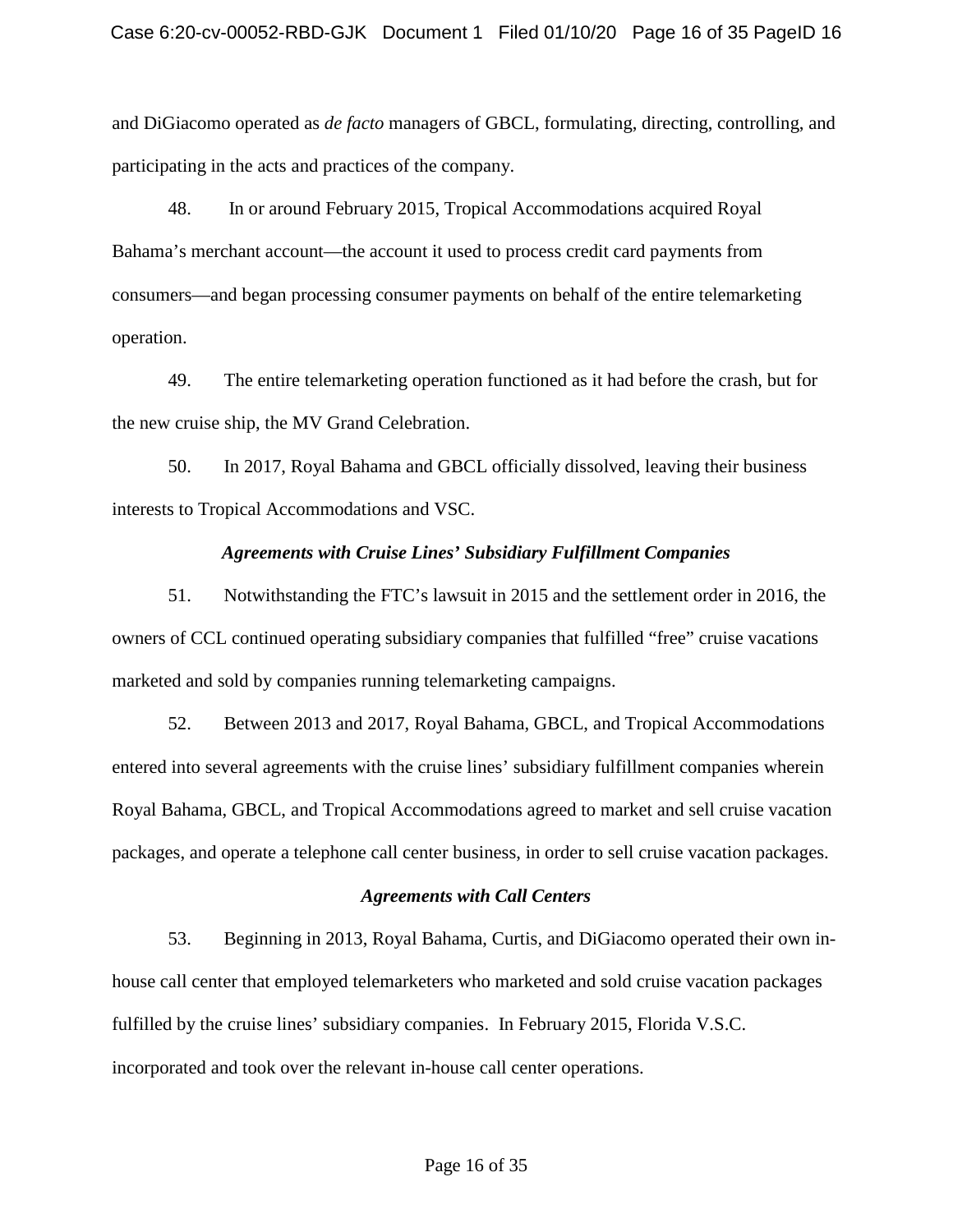sometimes referred to the call centers as "independent agents." 54. Beginning in mid-to-late 2014, GBCL Corporate also developed and managed an external telemarketing program conducted by third-party call centers; GBCL Corporate

 centers, to provide call center services to registered sellers of travel. Royal Bahama was the first such seller of travel, followed by GBCL and non-party entities such as Blue Star Cruises LLC and Atlantic Accommodations & Cruises, LLC. Upon information and belief, GBCL, Blue Star Cruises, and Atlantic Accommodations (none of which was formally owned by Curtis or DiGiacomo) were simply buffer companies; they served no other purpose than to conceal that 55. Between 2014 and 2017, Curtis negotiated "Commission Agreement Call Center" Contracts" ("Call Center Contracts") for Florida V.S.C, Cabb Group, and other third-party call GBCL Corporate was actually the true party to the Call Center Contracts.

 who received inbound transfers and/or made outbound telephone calls to induce consumers to purchase "free" cruise vacation packages. GBCL Corporate provided the Call Centers with the cruise vacation packages. 56. Pursuant to the Call Center Contracts, the Call Centers employed telemarketers marketing materials and scripts. DiGiacomo periodically conducted training sessions at the offices of the Call Centers, instructing the telemarketers on sales techniques to market and sell

 the cruise vacation packages. 57. Although consumers received a nominally free 2-day cruise, the Call Centers' could result in significant additional charges to consumers. The Call Centers earned telemarketers typically made aggressive sales pitches designed to induce consumers to purchase vacation upgrades, such as hotels, rental cars, extended stays, and additional excursions that commissions paid by GBCL Corporate based upon the specific vacation packages sold to consumers.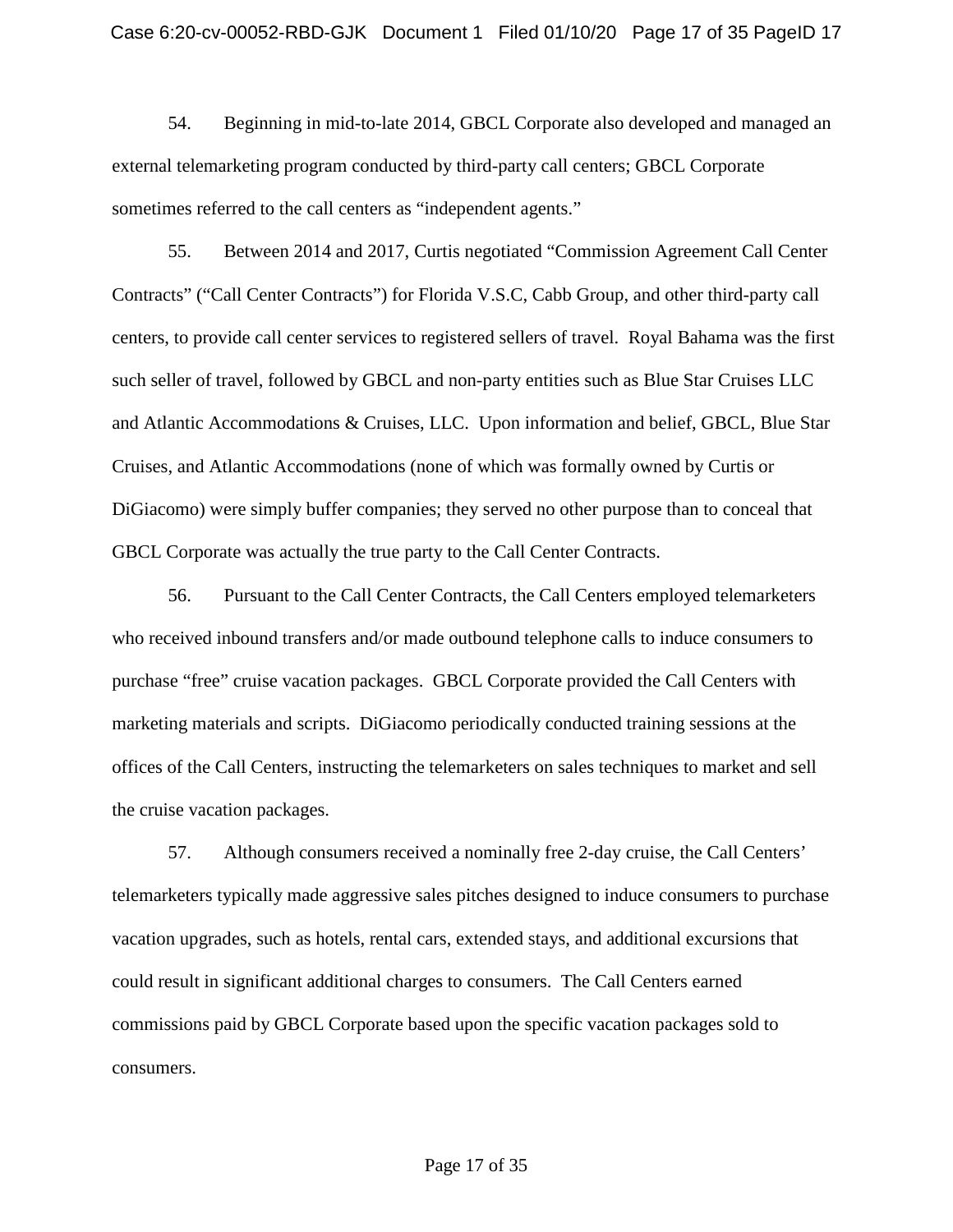58. GBCL Corporate agreed to fulfill all cruise packages by corresponding with the cruise ship operator (and/or its agents) to ensure that the Call Centers' customers were able to secure the accommodations and other services purchased. VSC provided administrative services for the Call Centers, which included customer service, verification, authorization, and quality assurance.

#### *Survey Robocall Lead Generation Program*

 interested in a cruise, from lead generators that placed survey robocalls to consumers. The robocallers either (1) immediately transferred the interested consumers to Cabb Group, Florida V.S.C., and other call centers, or (2) transmitted consumers' telephone numbers to autodialer companies that placed subsequent outbound telephone calls to consumers and then connected them with Cabb Group, Florida V.S.C., and other call centers. 59. GBCL Corporate's illegal telemarketing operation involved two steps. First, Royal Bahama and GBCL purchased sales leads, *i.e.*, a way to identify consumers who were survey robocalls offered "free" cruise vacation packages to consumers who were willing to answer a few questions about topics wholly unrelated to cruise vacations. Second, the survey

 60. Between 2014 and 2017, Royal Bahama and GBCL executed agreements with multiple lead generators that conducted survey robocalls *via* agent-guided prerecorded messaging to identify potential customers for the sale of vacation cruise packages. During that time-period, Royal Bahama and GBCL initiated or caused robocall lead generators to initiate millions of such prerecorded messages to consumers, typically by agreeing to pay their robocall lead generators \$2.00 per sales lead.

61. The prerecorded messages heard by consumers typically encouraged survey participation by offering two cruise vacation tickets to the Bahamas for "free," although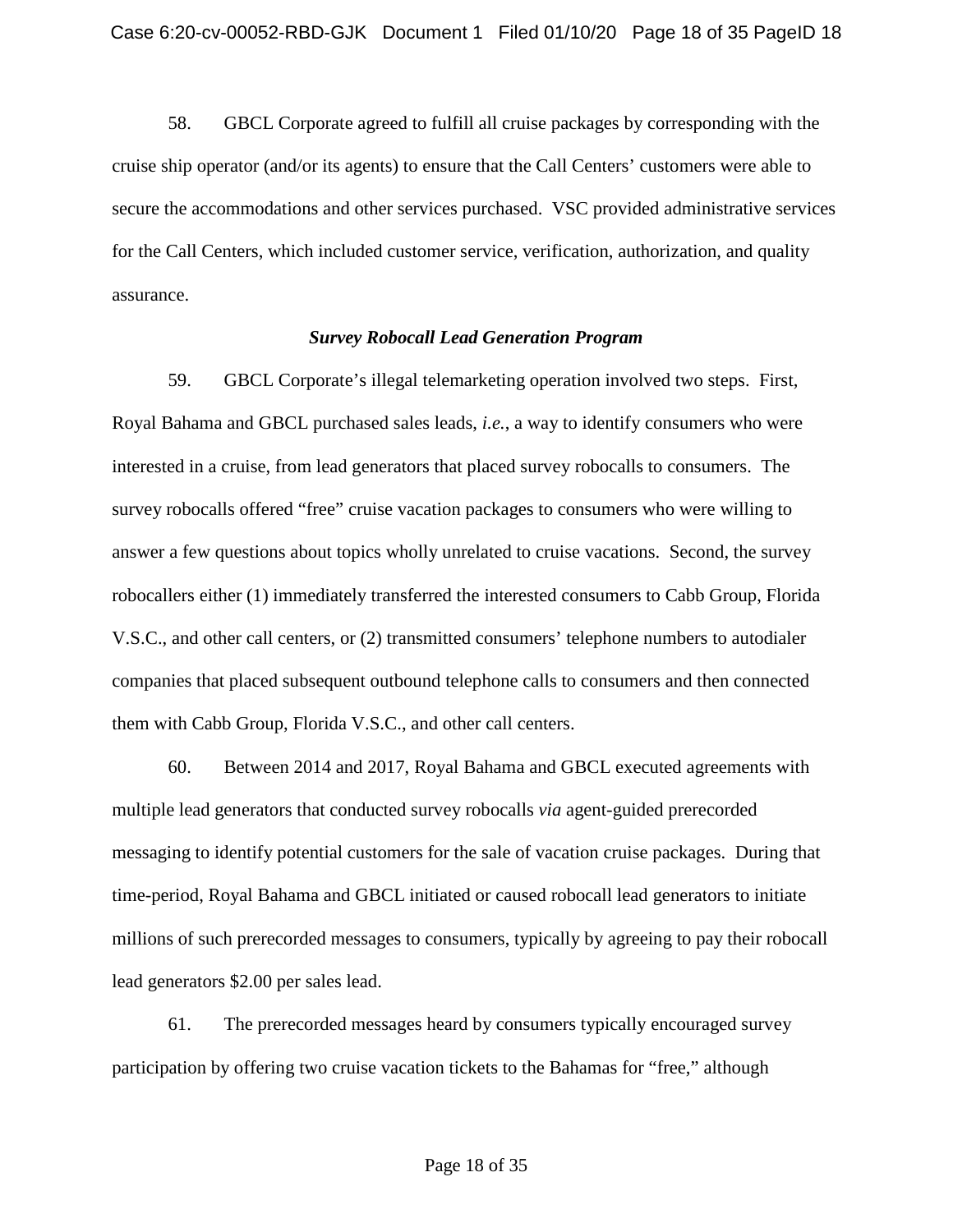questions and confirmed their interest in the "free" cruise offer either received a subsequent call Center Defendants. consumers had to pay federal port taxes and fees. Consumers who answered several automated within 24 hours or were immediately transferred to a telemarketer working for one of the Call

 62. DiGiacomo admitted to the Federal Trade Commission that Royal Bahama and GBCL did not scrub their sales leads to remove telephone numbers listed on the DNC Registry; rather, they purchased leads from survey robocallers that purported to have scrubbed the phone numbers of the sales leads against the DNC Registry or obtained consumers' express prior written consent to receive telemarketing calls about a cruise vacation.

 goods or services were being offered, in violation of the TSR. Moreover, many of these calls 63. In fact, millions of these survey robocalls delivered prerecorded messages offering "free" cruise vacations to consumers who had not signed an express agreement, in writing, that authorizes delivery of prerecorded messages by or on behalf of the seller whose were made to telephone numbers that were listed on the DNC Registry more than 30 days before the call, which is a separate TSR violation.

 from consumers stating that they received survey robocalls that delivered prerecorded messages despite the fact that they have not given their express agreement, in writing, authorizing delivery 64. Both GBCL Corporate and the Call Centers have received numerous complaints of prerecorded messages by or on behalf of the seller whose goods or services were being offered.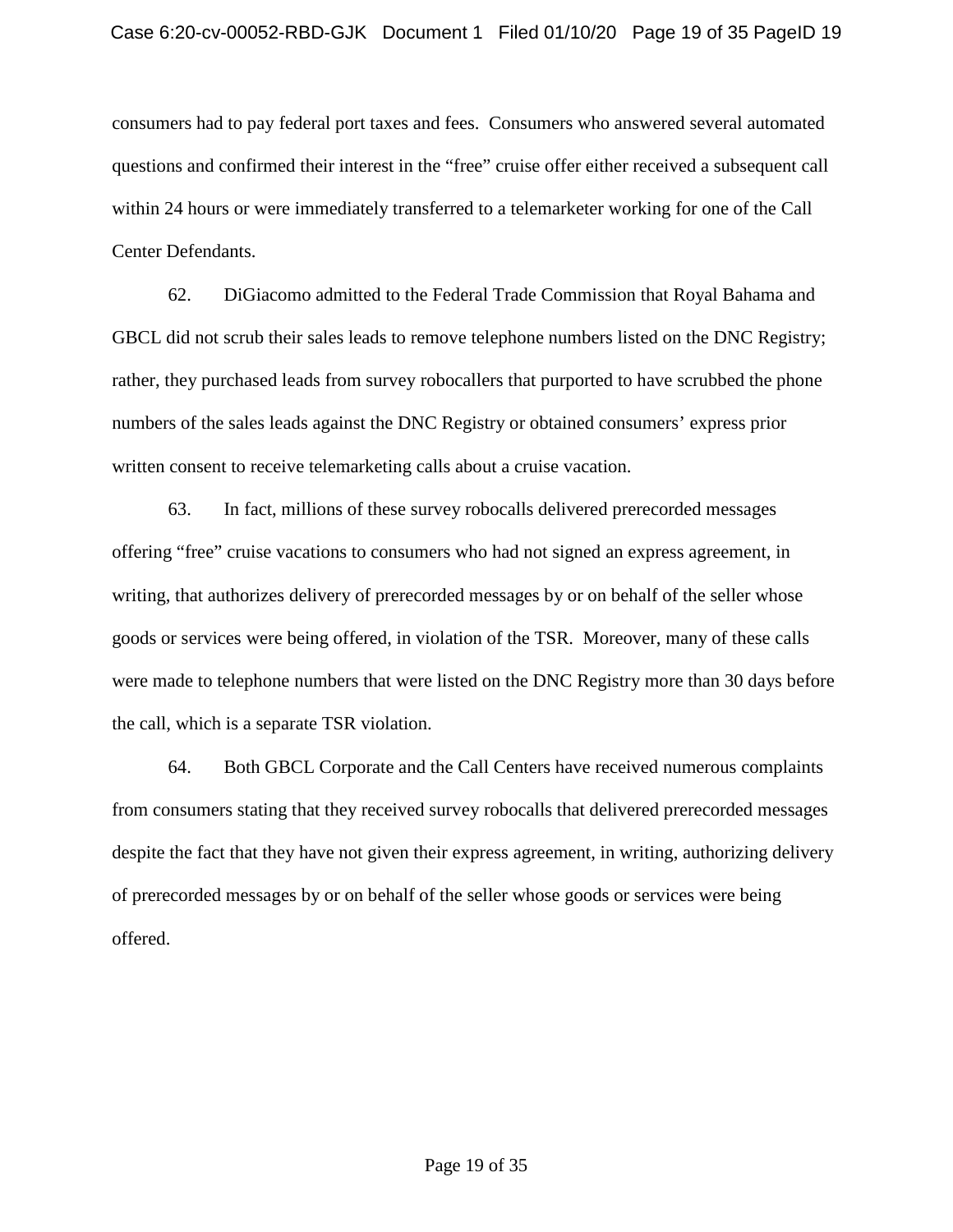#### *Automated Web-Dialing Platform*

 65. Between 2014 and 2017, Royal Bahama and GBCL entered into agreements with multiple vendors that provided autodialers through which users can place large volumes of autodialed telephone calls.

 as well as software permitting users to receive inbound transfers and place outbound telephone calls. Curtis personally negotiated these contracts between the autodialer vendors and the Call 66. During this same timeperiod, the Call Centers also entered into agreements with the same autodialer vendors, which included voice over internet protocol "VoIP" phone services, Centers, and DiGiacomo ensured that the autodialer functioned properly at the offices of the Call Centers.

 67. From 2014 to 2018, Royal Bahama and GBCL initiated or caused their survey robocall lead generators to initiate unlawful outbound telephone calls by permitting robocall lead generators to transmit or download sales leads into the autodialer for future outbound telephone calls. calls. 68. Pursuant to Royal Bahama's and GBCL's agreements with the autodialer vendors,

 Royal Bahama, GBCL, and DiGiacomo initiated or caused the autodialer vendors to initiate outbound telephone calls to consumers by permitting or enabling the autodialer vendors to start and stop dialing campaigns to sales leads transmitted to the autodialer*.* 

 website "portal" that allowed each telemarketer, using a username and password, to log into the 69. The Call Center Defendants accessed the autodialing software by virtue of a server hosted or maintained by the autodialer vendors. The Call Center Defendants initiated or caused the autodialer vendors to initiate outbound telephone calls by using the web-based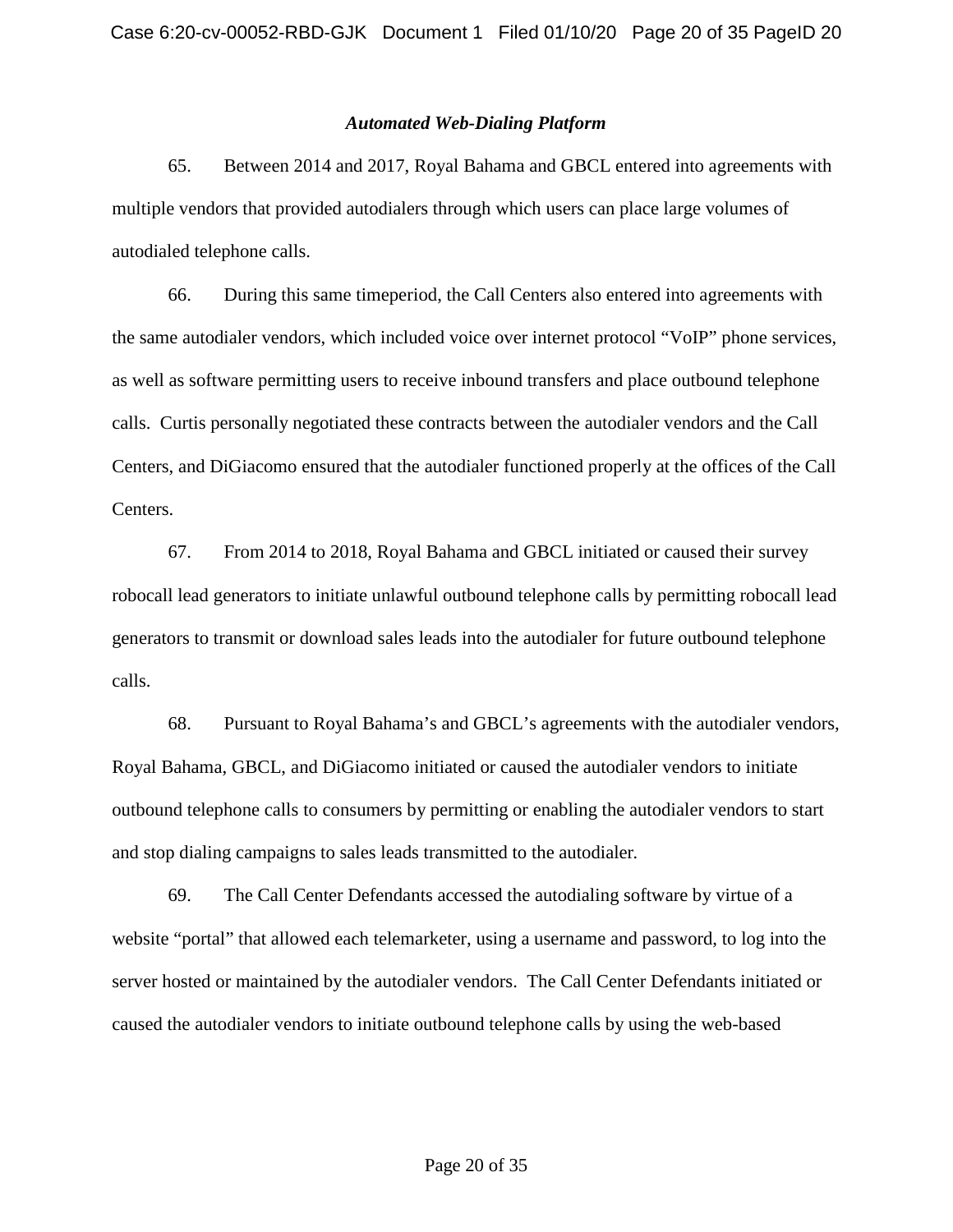initiated outbound telephone calls by autodialing consumers directly. autodialer platform to start outbound calling campaigns. The Call Center Defendants also

 70. These web-based dialing platforms allow the user to choose the caller ID that accompanies their calls—that is, they can upload lists of caller ID numbers that they want displayed with their outbound telephone calls. The users can "spoof" caller IDs—that is, they can transmit inaccurate caller ID numbers with their outbound telephone calls. "Neighbor spoofing" is a form of caller ID spoofing and occurs when a caller spoofs the area code and someone near them. For instance, a consumer with the phone number 407-555-1234 might exchange of a consumer's phone number so that the consumer thinks the call is coming from receive a call from a spoofed caller ID number that displays as 407-555-1201.

71. The autodialer vendors provided Royal Bahama, GBCL, and the Call Center Defendants with the means for inputting the desired caller ID number into the autodialers that would be transmitted with the outbound telephone calls.

 72. GBCL Corporate and the Call Centers have received numerous complaints from consumers stating they received outbound telephone calls (1) despite the fact that their telephone did not wish to receive outbound telephone calls made by or on behalf of the seller whose goods identification services the telephone number of the telemarketer making the call. In addition, numbers were on the DNC Registry; (2) despite previously stating to the telemarketer that they or services are being offered; and/or (3) that did not transmit or cause to be transmitted to caller consumers complained about receiving illegal robocalls.

#### **Royal Bahama and GBCL Violated the Telemarketing Sales Rule**

 message, in violation of 16 C.F.R. § 310.4(b)(1)(v); (2) to numbers listed on the DNC Registry, 73. In numerous instances, Royal Bahama and GBCL made telemarketing calls on behalf of the cruise lines' subsidiary fulfillment companies: (1) that delivered a prerecorded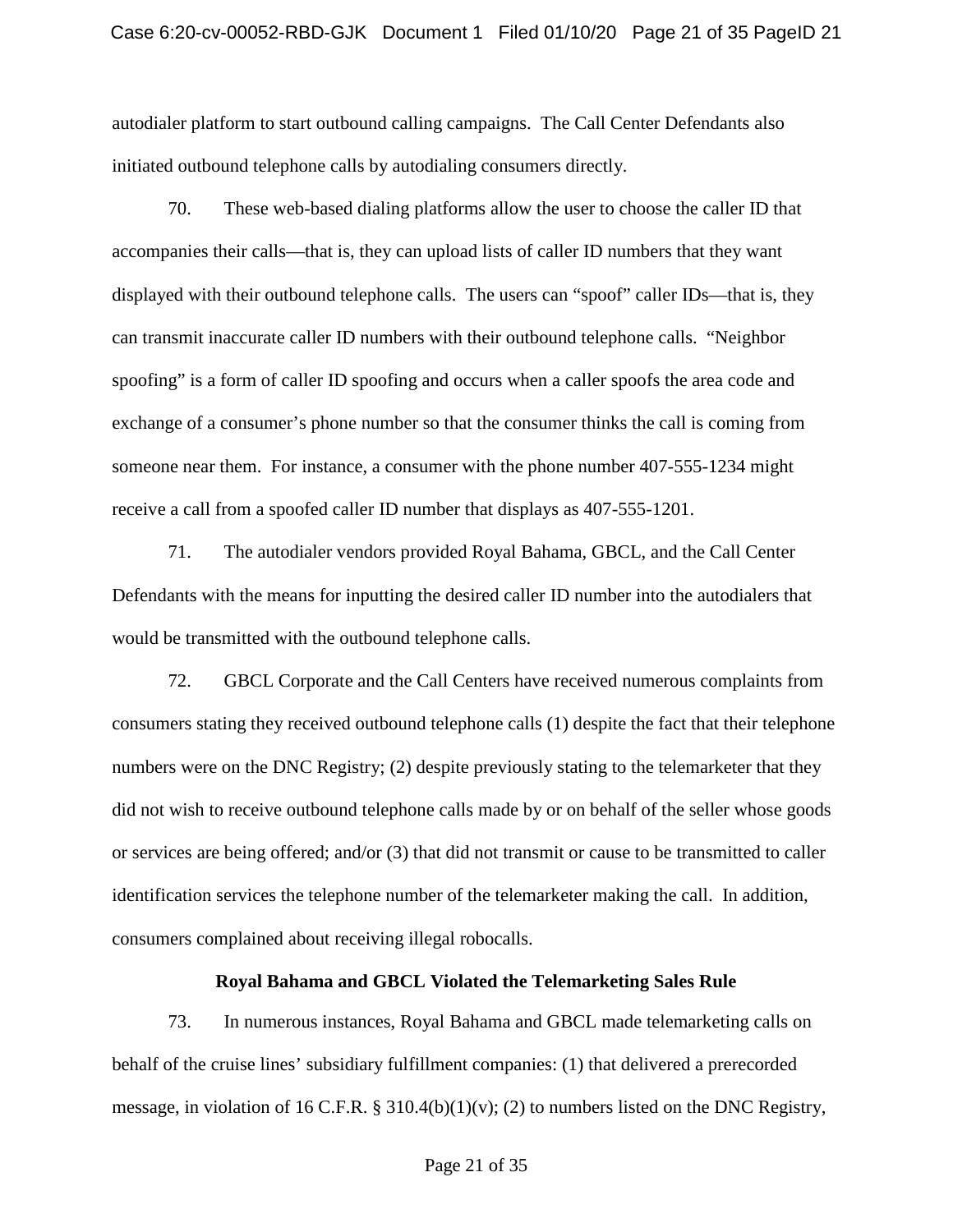in violation of 16 C.F.R. § 310.4(b)(1)(iii)(B); (3) to consumers who had previously stated that they did not wish to receive outbound telephone calls by or on behalf of the seller whose goods or services are being offered, in violation of 16 C.F.R. § 310.4(b)(1)(iii)(A); and (4) that did not transmit or cause to be transmitted to caller identification services the telephone number of the telemarketer making the call, in violation of  $\S$  310.4(a)(8).

 "telemarketing," as defined by the TSR, 16 C.F.R. § 310.2. 74. Royal Bahama and GBCL are "sellers" and "telemarketers" engaged in

 75. Royal Bahama and GBCL are sellers and telemarketers of goods or services consumers to induce the purchase of goods or services from the cruise lines' subsidiary (including "free" cruise vacation packages) to consumers. Royal Bahama and GBCL have caused telemarketers (including survey robocall lead generators and the Call Centers) to call fulfillment companies.

76. Royal Bahama and GBCL also operated their own in-house call center, which employed telemarketers who marketed and sold cruise vacation packages fulfilled by the cruise lines' subsidiary companies.

 others to initiate outbound telephone calls to consumers to induce the purchase of goods or 77. Royal Bahama and GBCL are sellers and telemarketers that initiated and caused services fulfilled by the cruise lines' subsidiary companies.

 campaign conducted to induce the purchase of goods or services by use of one or more 78. Royal Bahama and GBCL have engaged in telemarketing by a plan, program, or telephones and which involves more than one interstate telephone call. Specifically, Royal Bahama and GBCL made phone calls marketing cruise vacation packages to consumers.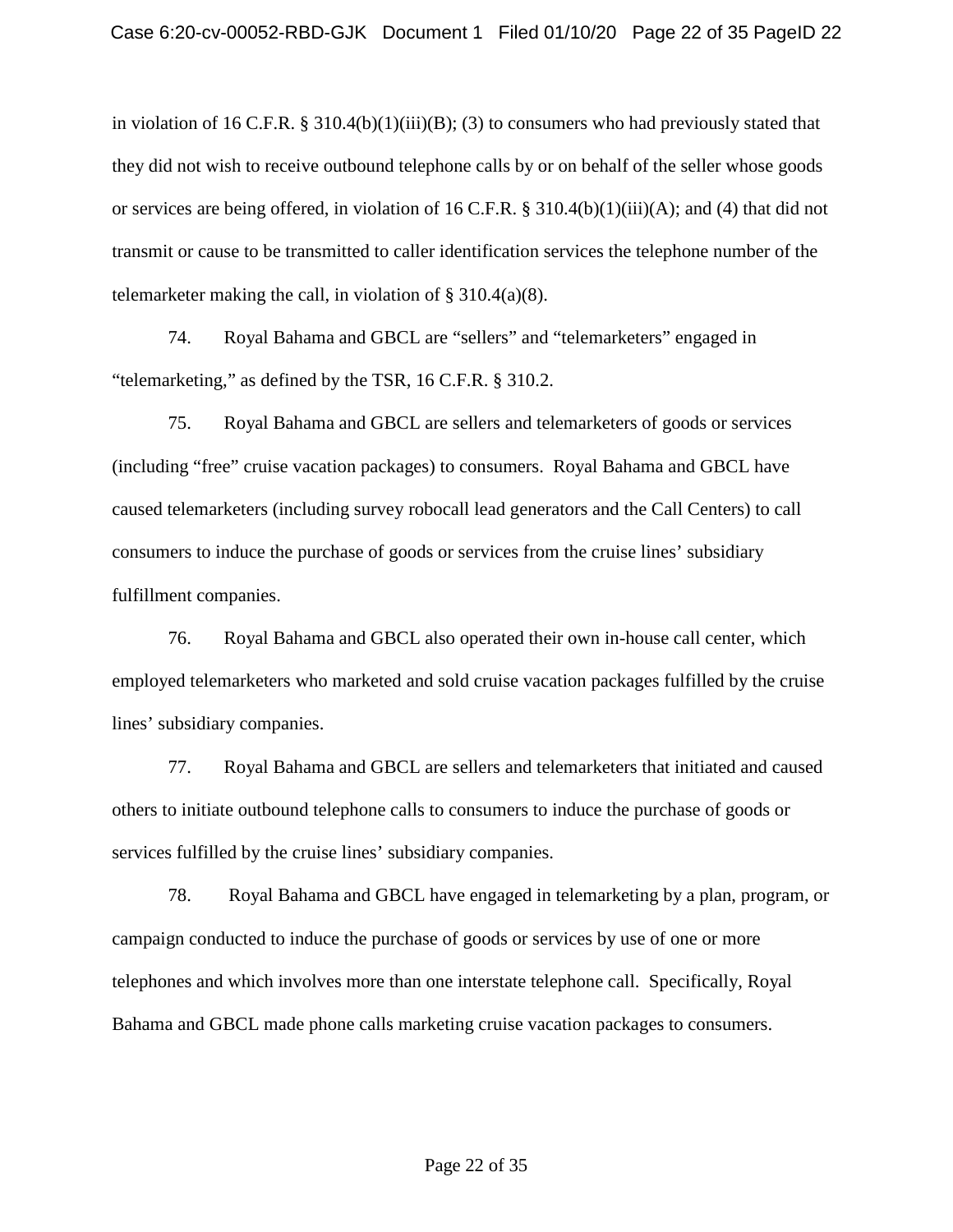maintained a substantial course of trade or business in the offering for sale and sale of goods or the FTC Act, 15 U.S.C. § 44. 79. At all times relevant to this Complaint, Royal Bahama and GBCL have services via the telephone, in or affecting commerce, as "commerce" is defined in Section 4 of

 80. In the course of the telemarketing described above, since September 1, 2009, outbound telephone calls that deliver prerecorded messages offering goods or services to persons messages by or on behalf of the seller whose goods or services were being offered. Royal Bahama and GBCL have initiated or caused survey robocall lead generators to initiate who have not signed an express agreement, in writing, that authorizes delivery of prerecorded

 calls to telephone numbers on the DNC Registry. 81. To induce the purchase of goods or services, Royal Bahama and GBCL initiated or caused survey robocall lead generators and the Call Center Defendants to initiate telephone

 or caused survey robocall lead generators and the Call Center Defendants to initiate telephone receive outbound telephone calls made by or on behalf of the seller whose goods or services are 82. To induce the purchase of goods or services, Royal Bahama and GBCL initiated calls to the telephone numbers of consumers who have previously stated that they did not wish to being offered.

 83. In the course of the telemarketing described above, Royal Bahama and GBCL did not transmit or cause to be transmitted to caller identification services the telephone number of the telemarketer making the call.

### **Royal Bahama, Tropical Accommodations, and VSC Substantially Assisted and Facilitated Illegal Calls**

84. Initially, Royal Bahama substantially assisted the Call Centers in three ways: (1) processing consumer payments on behalf of the entire telemarketing operation; (2)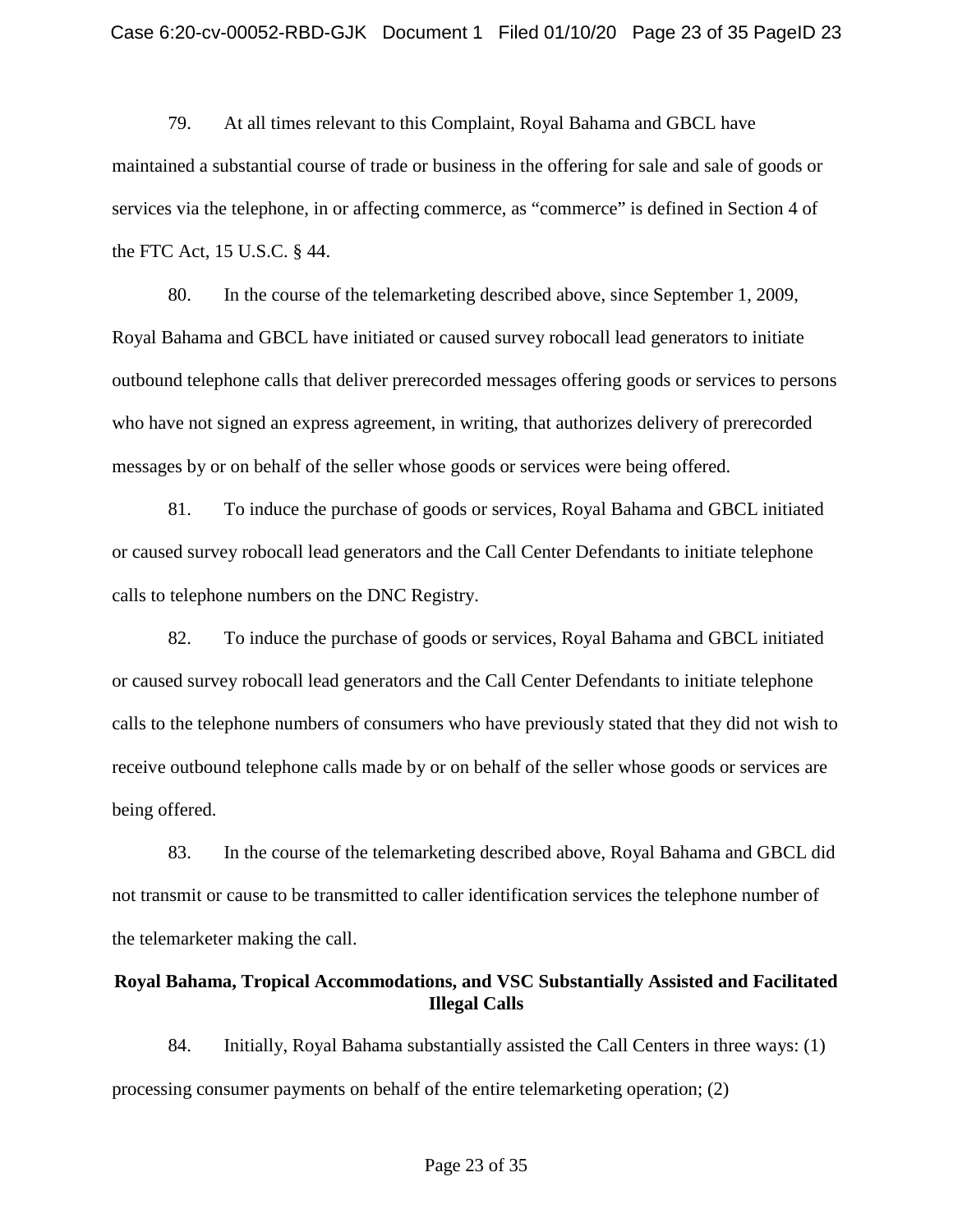corresponding with the cruise ship operators (and/or their agents) to ensure that the Call Centers' providing customer service, verification service, authorization, and quality assurance on behalf customers were able to secure the accommodations and other services purchased; and (3) of the Call Centers.

85. Subsequently, when Tropical Accommodations took over the role of Royal Bahama, Tropical Accommodations substantially assisted the Call Centers in the same three ways.

86. VSC substantially assisted the Call Centers by providing administrative services including customer service, verification, authorization, and quality assurance.

### **Royal Bahama, Tropical Accommodations and VSC Knew or Consciously Avoided Knowing That Telemarketers Were Violating the TSR**

 87. Royal Bahama, Tropical Accommodations, and VSC knew, or consciously operated as managers or *de facto* managers of Royal Bahama, Tropical Accommodations, and VSC. Cotroneo provided quality assurance, which involved listening in on some telemarketing avoided knowing, that the Call Centers were violating the TSR. Curtis and DiGiacomo spearheaded the entire telemarketing operation with knowledge of its illegality, and both calls; during those calls, he heard consumers complain that they were on the DNC Registry and did not want to be called.

 autodialers and marketing database telephone numbers of consumers who complained about DNC Registry. The Call Center Defendants also compiled their own internal do-not-call lists 88. Both Curtis and Cotroneo regularly sent emails to the Call Center Defendants with subjects such as "DNC REMOVAL" or "Remove" instructing them to remove from their receiving outbound telephone calls despite the fact that their telephone numbers were on the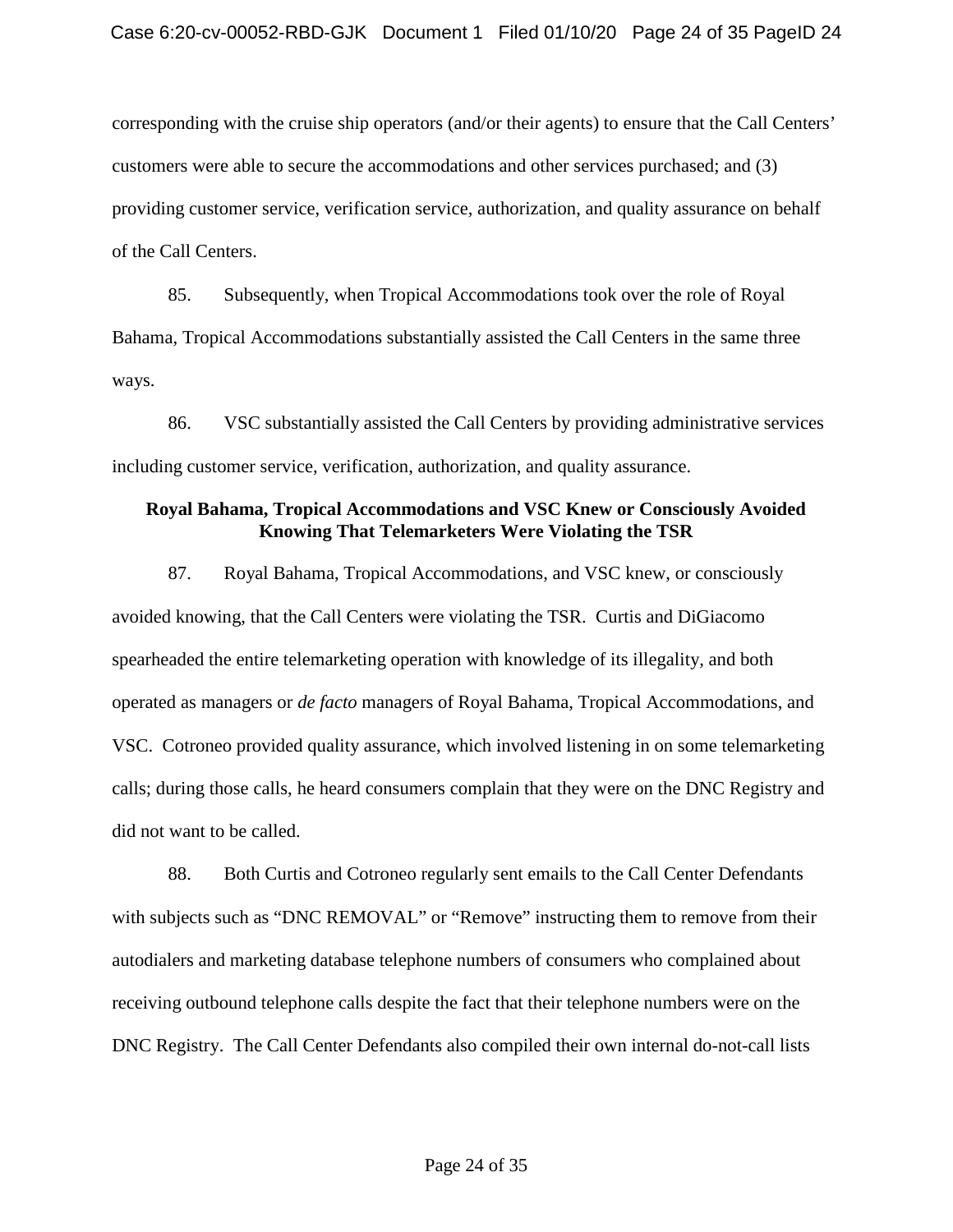and regularly sent emails to Royal Bahama and/or Curtis advising them of these consumer complaints.

 regular basis from consumers who complained of receiving (1) illegal robocalls; (2) telephone telephone calls despite previously stating they did not wish to receive outbound telephone calls made by or on behalf of the seller whose goods or services are being offered. 89. Consumer complaints also flowed into the offices of Royal Bahama and VSC on a calls despite the fact that their telephone numbers were listed on the DNC Registry; or (3)

# **Royal Bahama, Tropical Accommodations and VSC Violated the Telemarketing Sales Rule**

 90. Royal Bahama, Tropical Accommodations, and VSC have provided substantial assistance or support to "seller[s]" and "telemarketer[s]" engaged in "telemarketing," as defined by the TSR, 16 C.F.R. § 310.2.

91. Beginning in 2014, Royal Bahama, Tropical Accommodations and VSC provided substantial assistance and support to GBCL and/or the survey robocall lead generators, by, among other things, engaging in the conduct set forth herein, even though Royal Bahama, Tropical Accommodations and VSC knew, or consciously avoided knowing, that GBCL and/or the survey robocall lead generators were engaged in violations of Section 310.4 of the TSR.

92. In numerous instances since September 1, 2009, Royal Bahama, GBCL, and their survey robocall lead generators made outbound telephone calls that delivered prerecorded messages to induce the sale of goods or services when the persons to whom these telephone calls were made had not expressly agreed, in writing, to authorize the seller to place prerecorded calls to such person.

93. Royal Bahama, Tropical Accommodations and VSC knew, or consciously avoided knowing, that GBCL, and their survey robocall lead generators were making such calls.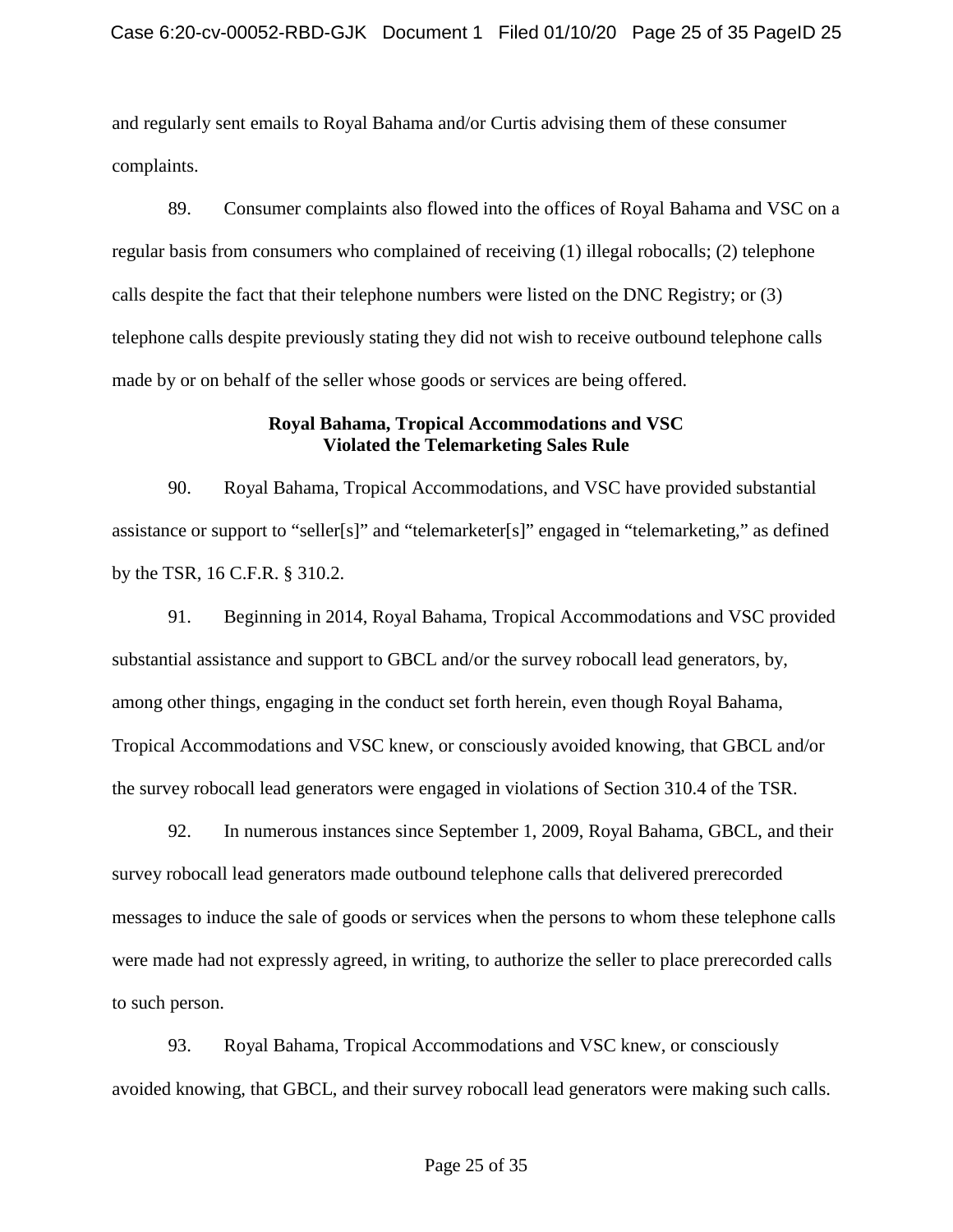94. In numerous instances, GBCL and the survey robocall lead generators made outbound telephone calls to induce the sale of goods or services to numbers listed on the DNC Registry.

 avoided knowing, that GBCL and the survey robocall lead generators were making such calls. 95. Royal Bahama, Tropical Accommodations and VSC knew, or consciously

96. In numerous instances, GBCL and the survey robocall lead generators made outbound telephone calls to induce the sale of goods or services to consumers who previously stated that they did not wish to receive such outbound telephone calls made by or on behalf of the seller whose goods or services were being offered.

 avoided knowing, that GBCL and the survey robocall lead generators were making such calls. 97. Royal Bahama, Tropical Accommodations and VSC knew, or consciously

98. In numerous instances, GBCL and the survey robocall lead generators made outbound telephone calls that failed to transmit or cause to be transmitted the telephone number of the telemarketer or seller.

 avoided knowing, that GBCL and the survey robocall lead generators were making such calls. 99. Royal Bahama, Tropical Accommodations and VSC knew, or consciously

# **THE CALL CENTER DEFENDANTS' BUSINESS ACTIVITIES**

# **The Call Center Defendants Substantially Assisted and Facilitated Illegal Calls, Including the Robocalls**

100. The Call Center Defendants substantially assisted telemarketers, including GBCL Corporate, by employing telemarketers to receive inbound transfers and/or place outbound telephone calls to induce consumers to purchase "free" cruise vacation packages. The Call Centers' telemarketers typically made sales pitches designed to induce consumers to purchase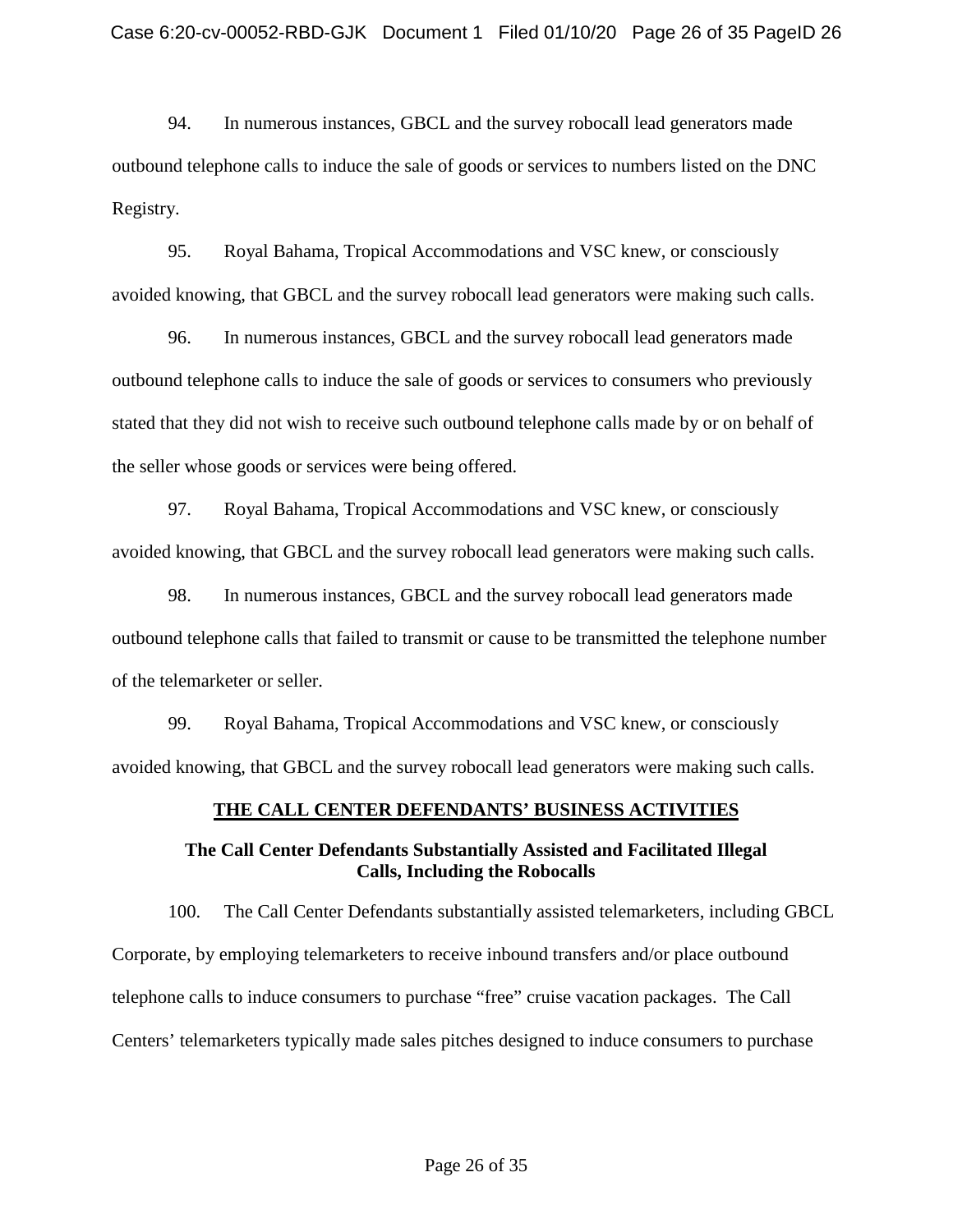vacation upgrades, such as hotels, rental cars, extended stays, and additional excursions that could result in significant additional charges to consumers.

### **The Call Center Defendants Knew or Consciously Avoided Knowing That GBCL Corporate Was Violating the TSR**

101. The Call Center Defendants signed Call Center Contracts pursuant to which they acknowledged and agreed to comply with all laws and applicable rules and regulations pertaining to their provision of call center services, including the TSR.

 102. The Call Center Defendants knew or consciously avoiding knowing that GBCL Corporate was violating the TSR.

 or caused others to initiate prerecorded messages to generate potential customers for the sale of cruise vacation packages without obtaining from the recipient of the call an express agreement, 103. The Call Center Defendants were aware that Royal Bahama and GBCL initiated in writing, that evidences the willingness of the recipient of the call to receive calls that deliver the prerecorded messages.

 receiving outbound telephone calls, including survey robocalls. 104. Both Curtis and Cotroneo regularly sent emails to the Call Center Defendants with subjects such as "DNC REMOVAL" or "Remove," instructing them to remove from their autodialers and marketing database telephone numbers of consumers that complained of

 on a regular basis. The Call Center Defendants' telemarketers received inbound transfers of consumers who complained of receiving telephone calls, despite the fact that their telephone 105. Consumer complaints also flowed into the offices of the Call Center Defendants numbers were on the DNC Registry or previously stated that they did not wish to receive outbound telephone calls made by or on behalf of the seller whose goods or services are being offered. In addition, consumers complained about receiving illegal robocalls. The Call Center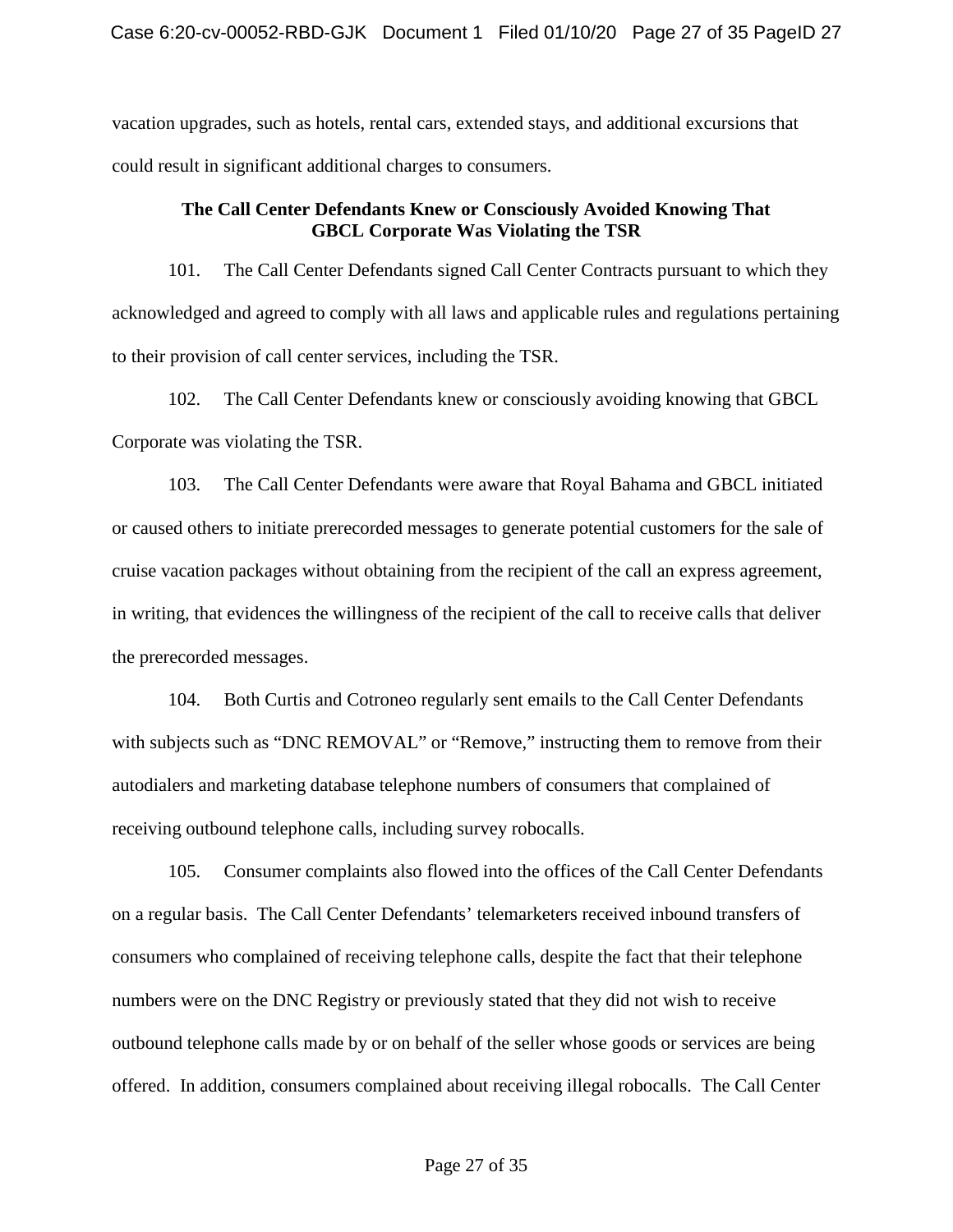Defendants compiled their own internal do-not-call lists and regularly sent emails to GBCL Corporate notifying them of these consumer complaints.

106. The Call Centers had no capability to scrub consumer phone numbers against the DNC Registry.

 107. One incident from on or about August 8, 2017 provides an example of Cabb Group receiving a consumer complaint. During a call with a consumer on or about August 8, 2017, the consumer asked Cabb Group's telemarketer: "Why did this [telephone call] pop up for routing system, so whatever area we're calling, it's going to generate a local number to the area neighbor spoofing: "The computer takes my friend and pops my friend's name up on my phone a local call number on my phone?" Cabb Group's telemarketer responded: "The computer is a code." The consumer persisted in describing the telephone call he received as an example of from the ID like it was calling from my neighbor up here is what it done. Yeah, so it's a telemarketer calling me and it's Grand Imperial Cruises in Orlando, Florida. That's what I need to know where I can report this to my public service commissioner about a [sic] falsifying information when it pops up on my phone."

108. The Call Center Defendants, however, continued to provide call center services to GBCL Corporate, and depended upon GBCL Corporate to resolve these consumer complaints with the survey robocallers.

### **The Call Center Defendants Violated the Telemarketing Sales Rule**

services the telephone number of the telemarketer making the call, in violation of § 310.4(a)(8). 109. In numerous instances, the Call Center Defendants made telemarketing calls: (1) to numbers listed on the National Do Not Call Registry, in violation of 16 C.F.R. §  $310.4(b)(1)(iii)(B)$ ; and (2) that did not transmit or cause to be transmitted to caller identification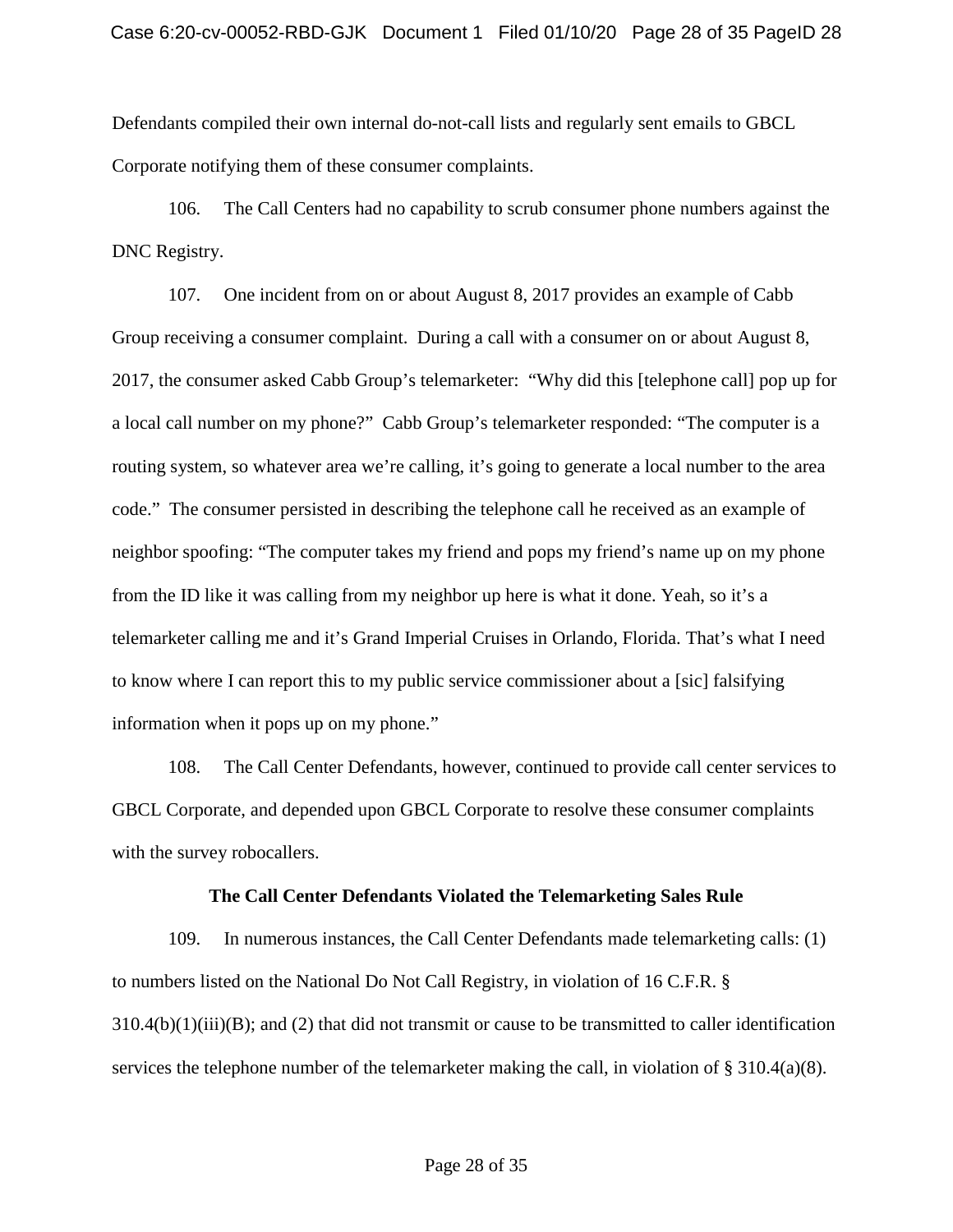110. The Call Center Defendants are "sellers" and "telemarketers" engaged in "telemarketing," as defined by the TSR, 16 C.F.R. § 310.2.

111. The Call Center Defendants are sellers and telemarketers that initiated or caused others to initiate outbound telephone calls to consumers to induce the purchase of goods or services (including "free" cruise vacation packages) fulfilled by the cruise lines' subsidiary companies.

 campaign conducted to induce the purchase of goods or services by use of one or more telephones and which involves more than one interstate telephone call. Specifically, the Call 112. The Call Center Defendants have engaged in telemarketing by a plan, program, or Center Defendants made phone calls marketing cruise vacation packages to consumers.

 maintained a substantial course of trade or business in the offering for sale and sale of goods or 113. At all times relevant to this Complaint, the Call Center Defendants have services via the telephone, in or affecting commerce, as "commerce" is defined in Section 4 of the FTC Act, 15 U.S.C. § 44.

114. To induce the purchase of goods or services, the Call Center Defendants initiated or caused others to initiate telephone calls to telephone numbers on the National Do Not Call Registry.

 115. In the course of the telemarketing described above, the Call Center Defendants did not transmit or cause to be transmitted to caller identification services the telephone number of the telemarketer making the call.

 116. The Call Center Defendants have also provided substantial assistance or support C.F.R. § 310.2. to "seller[s]" and "telemarketer[s]" engaged in "telemarketing," as defined by the TSR, 16 C.F.R. § 310.2.<br>Page 29 of 35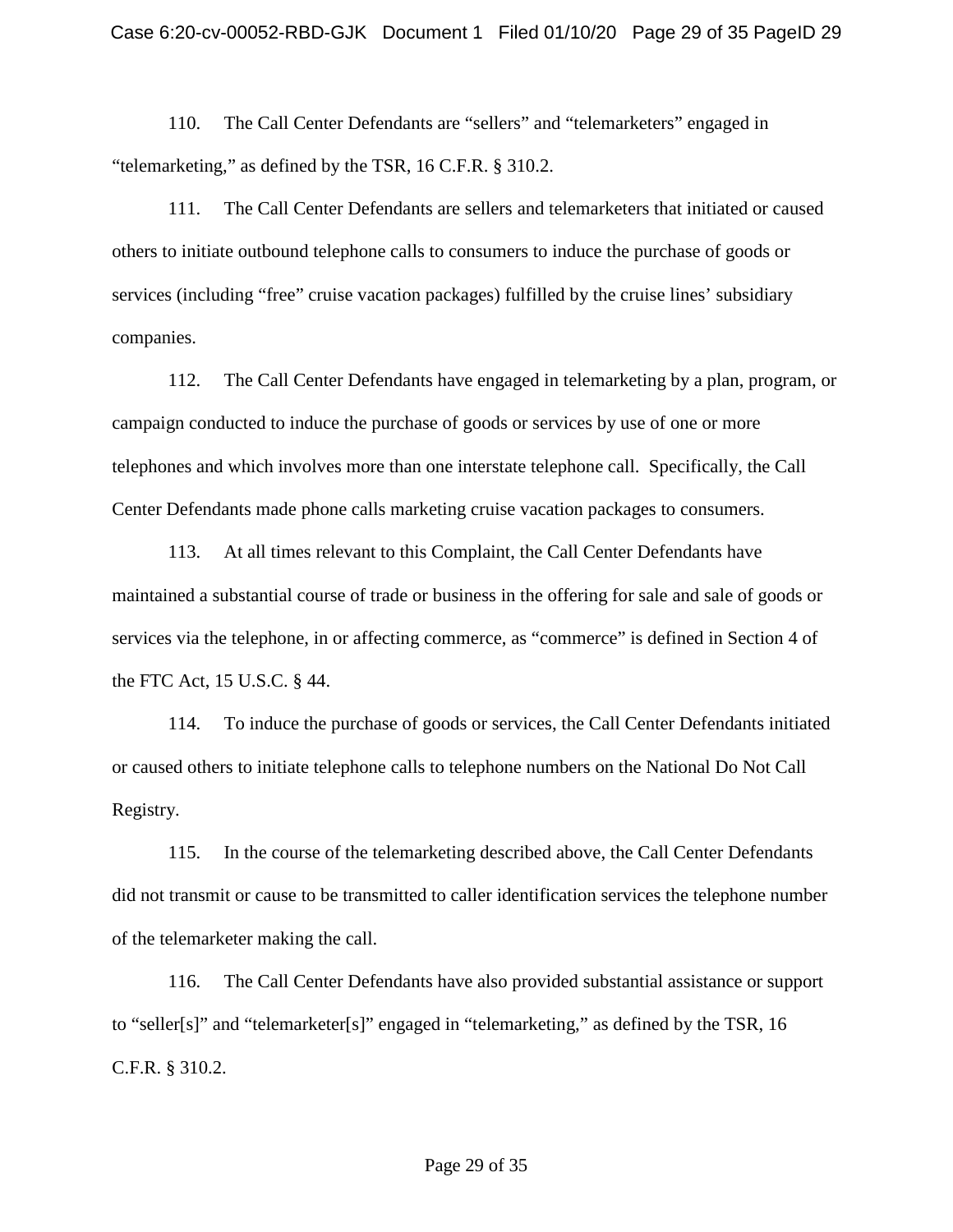consciously avoided knowing, that Royal Bahama, GBCL, and their survey robocall lead generators, were engaged in violations of Section 310.4 of the TSR. 117. Beginning in 2014, the Call Center Defendants provided substantial assistance and support to GBCL Corporate and its survey robocall lead generators, by, among other things, engaging in the conduct set forth herein, even though the Call Center Defendants knew, or

118. In numerous instances since September 1, 2009, Royal Bahama, GBCL, and their survey robocall lead generators made outbound telephone calls that delivered prerecorded messages to induce the sale of goods or services when the persons to whom these telephone calls were made had not expressly agreed, in writing, to authorize the seller to place prerecorded calls to such person.

 Corporate and its survey robocall lead generators were making such calls. 119. The Call Center Defendants knew, or consciously avoided knowing, that GBCL

 listed on the DNC Registry. 120. In numerous instances, Royal Bahama, GBCL, and their survey robocall lead generators made outbound telephone calls to induce the sale of goods or services to numbers

 Corporate and its survey robocall lead generators were making such calls. 121. The Call Center Defendants knew, or consciously avoided knowing, that GBCL

 who previously stated that they did not wish to receive such outbound telephone call made by or 122. In numerous instances, Royal Bahama, GBCL, and their survey robocall lead generators made outbound telephone calls to induce the sale of goods or services to consumers on behalf of the seller whose goods or services were being offered.

123. The Call Center Defendants knew, or consciously avoided knowing, that Royal Bahama, GBCL, and their survey robocall lead generators were making such calls.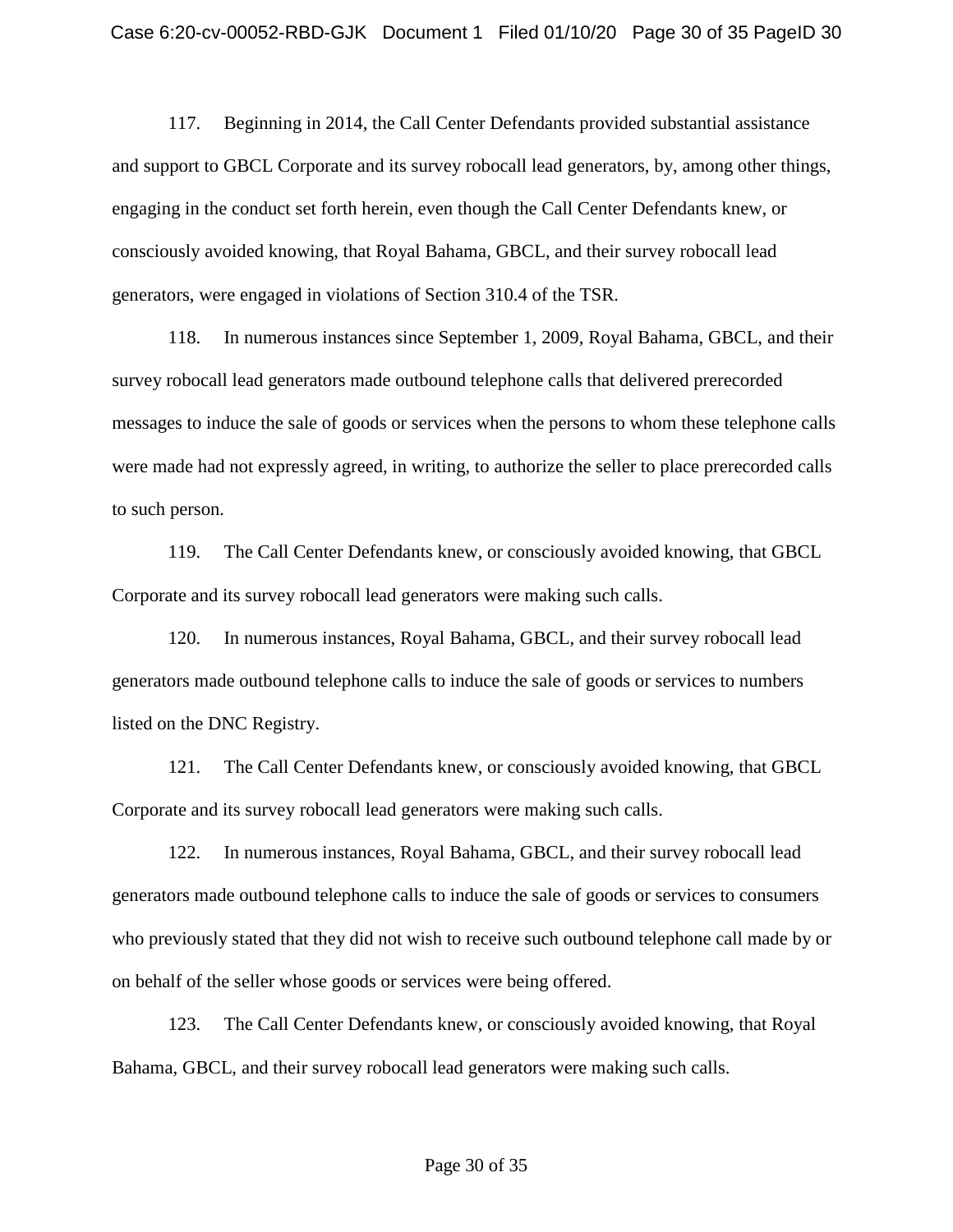124. In numerous instances, Royal Bahama, GBCL, and their survey robocall lead generators made outbound telephone calls that failed to transmit or cause to be transmitted the telephone number of the telemarketer or seller.

125. The Call Center Defendants knew, or consciously avoided knowing, that Royal Bahama, GBCL, and their survey robocall lead generators were making such calls.

### **COUNT I – Common Enterprise Defendants, Curtis, DiGiacomo, & Cotroneo Initiating Unlawful Prerecorded Messages**

In numerous instances, in connection with telemarketing, the Common Enterprise 126. In numerous instances, in connection with telemarketing, the Common Enterprise Defendants, Curtis, DiGiacomo, and Cotroneo initiated or caused others to initiate an outbound telephone call that delivered prerecorded messages to induce the purchase of goods or services in violation of the TSR, 16 C.F.R.  $\S$  310.4(b)(1)(v).

# **Ignoring Entity-Specific Do Not Call Requests COUNT II – Common Enterprise Defendants, Curtis, DiGiacomo, & Cotroneo**

 Defendants, Curtis, DiGiacomo, and Cotroneo initiated or caused others to initiate an outbound outbound telephone call made by or on behalf of the seller whose goods or services were being 127. In numerous instances, in connection with telemarketing, the Common Enterprise telephone call to a person who had previously stated that he or she did not wish to receive an offered in violation of the TSR, 16 C.F.R. § 310.4(b)(1)(iii)(A).

### **COUNT III – Common Enterprise Defendants, Curtis, DiGiacomo, Cotroneo, Cabb Group, & the Petersons Violating the National Do Not Call Registry**

128. In numerous instances, in connection with telemarketing, the Common Enterprise Defendants, Curtis, DiGiacomo, Cotroneo, Cabb Group and the Petersons initiated or caused others to initiate an outbound telephone call to a person's telephone number on the National Do Not Call Registry, in violation of the TSR, 16 C.F.R. § 310.4(b)(1)(iii)(B).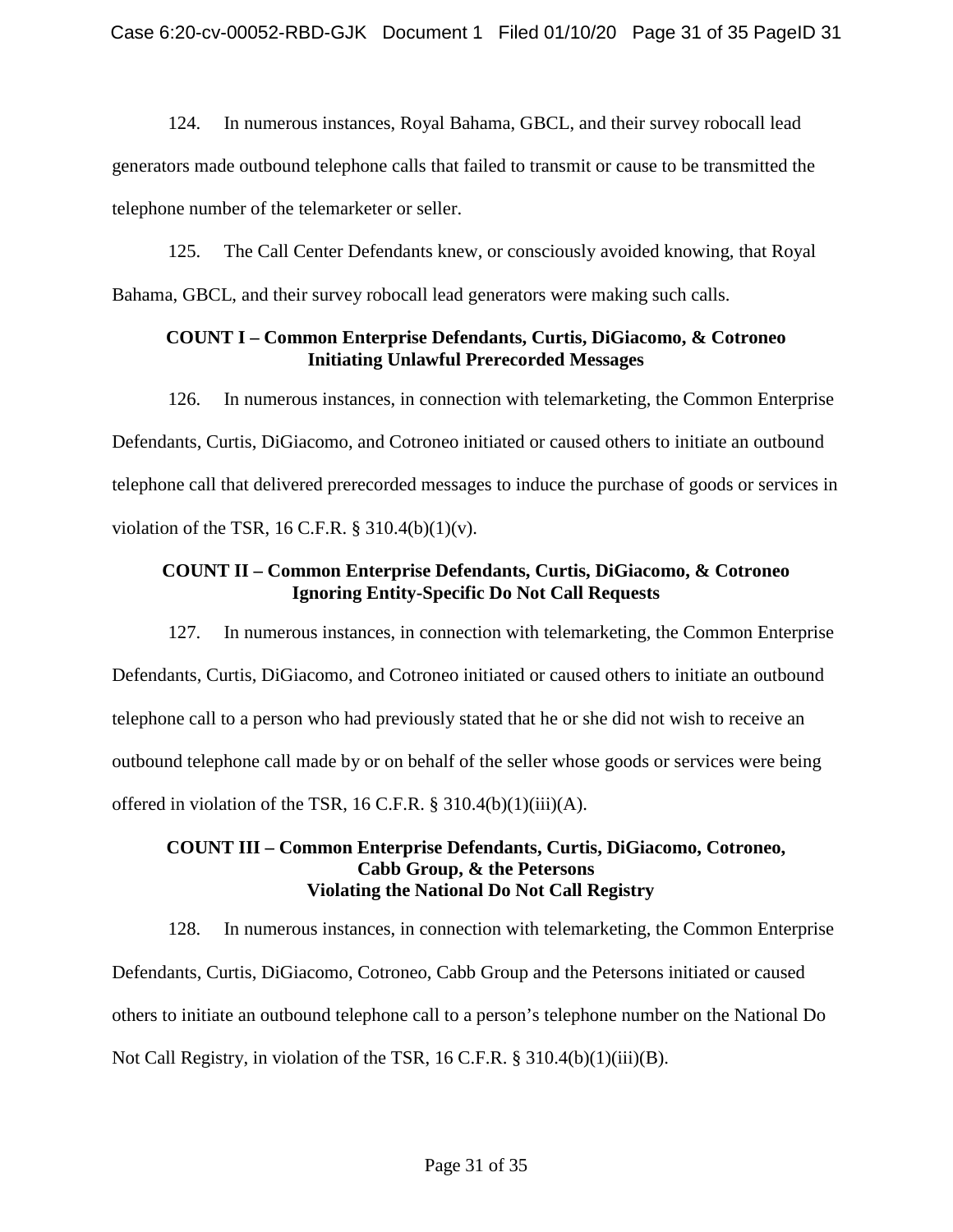# **COUNT IV – Common Enterprise Defendants, Curtis, DiGiacomo, Cotroneo, Cabb Group, & the Petersons Failure To Transmit Caller ID**

129. In numerous instances, in connection with telemarketing, the Common Enterprise Defendants, Curtis, DiGiacomo, Cotroneo, Cabb Group and the Petersons have failed to transmit or have caused telemarketers to fail to transmit the telephone number of the telemarketer making the call to any caller identification service in use by the recipient of a telemarketing call, in violation of the TSR, 16 C.F.R. § 310.4(a)(8).

# **in Violation of the Telemarketing Sales Rule COUNT V – Common Enterprise Defendants, Curtis, DiGiacomo, & Cotroneo Assisting and Facilitating Abusive Telemarketing Acts or Practices**

130. In numerous instances, the Common Enterprise Defendants, Curtis, DiGiacomo,

and Cotroneo have provided substantial assistance or support, as described above, to Cabb Group

and the Petersons, whom the Common Enterprise Defendants, Curtis, DiGiacomo, and Cotroneo

knew or consciously avoided knowing were engaged in conduct that violated § 310.4 of the TSR.

131. The Common Enterprise Defendants, Curtis, DiGiacomo, and Cotroneo's

substantial assistance or support as alleged above violates the TSR, 16 C.F.R. § 310.3(b).

### **COUNT VI – Call Center Defendants Assisting and Facilitating Abusive Telemarketing Acts of Practices in Violation of the Telemarketing Sales Rule**

 Center Defendants knew or consciously avoided knowing were engaged in conduct that violated 132. In numerous instances, Call Center Defendants have provided substantial assistance or support, as described above, to the Common Enterprise Defendants whom Call § 310.4 of the TSR.

 violates the TSR, 16 C.F.R. § 310.3(b). 133. Call Center Defendants' substantial assistance or support as alleged above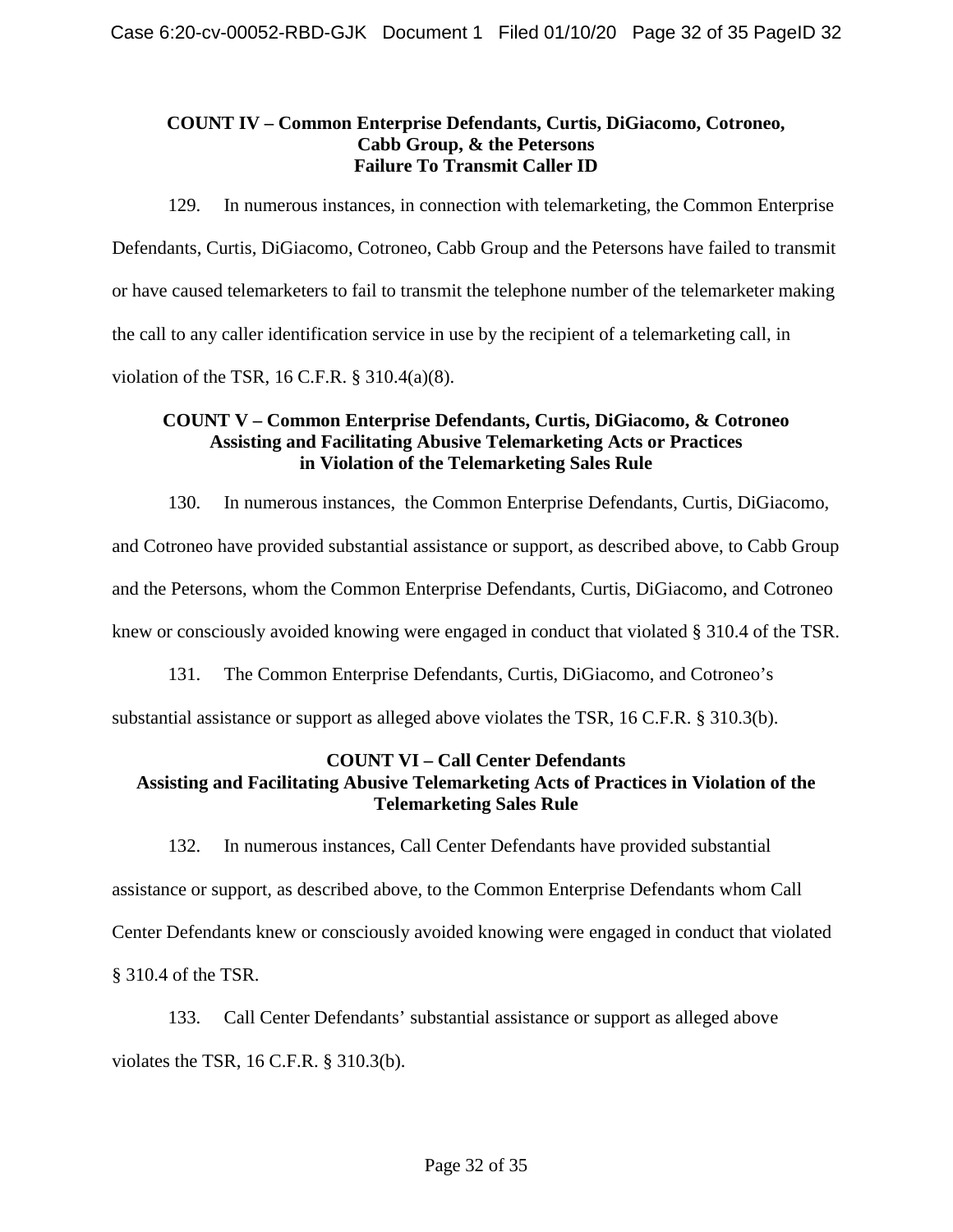### **CONSUMER INJURY**

134. Consumers have suffered and will continue to suffer substantial injury as a result of (a) Royal Bahama, GBCL, Curtis, and DiGiacomo's violations of the TSR; and (b) Royal Bahama, Tropical Accommodations, VSC, and the Call Center Defendants' assisting and facilitating violations of the TSR. Absent injunctive relief by this Court, Defendants are likely to continue to injure consumers and harm the public interest.

### **THIS COURT'S POWER TO GRANT RELIEF**

135. Section 13(b) of the FTC Act, 15 U.S.C. § 53(b), empowers this Court to grant injunctive and other ancillary relief to prevent and remedy any violation of any provision of law enforced by the Commission.

 to \$16,000 for each violation of the TSR. *See* 16 C.F.R. § 1.98(d) (2009). From August 1, 2016 violation of the TSR. *See* 16 C.F.R. § 1.98(d) (2016). From January 22, 2018 to February 13, (2018); 84 Fed. Reg. 3980 (Feb. 13, 2019). Defendants' violations of the TSR were committed with the knowledge required by Section 5(m)(1)(A) of the FTC Act, 15 U.S.C. § 45(m)(1)(A).<br>
Page 33 of 35 136. Section  $5(m)(1)(A)$  of the FTC Act, 15 U.S.C. §  $45(m)(1)(A)$ , as modified by Section 4 of the Federal Civil Penalties Inflation Adjustment Act of 1990, 28 U.S.C. § 2461, as amended, and as implemented by 16 C.F.R. § 1.98(d), authorizes this Court to award monetary civil penalties. From 2014 until July 31, 2016, the Court was authorized to award a penalty of up to January 21, 2018, the Court was authorized to award a penalty of up to \$40,000 for each 2019, the maximum penalty amount was \$41,484 per violation, and effective February 14, 2019, the maximum penalty amount was adjusted to \$42,530 per violation, pursuant to the Federal Civil Penalties Inflation Adjustment Act Improvements Act of 2015. *See* 16 C.F.R. § 1.98(d)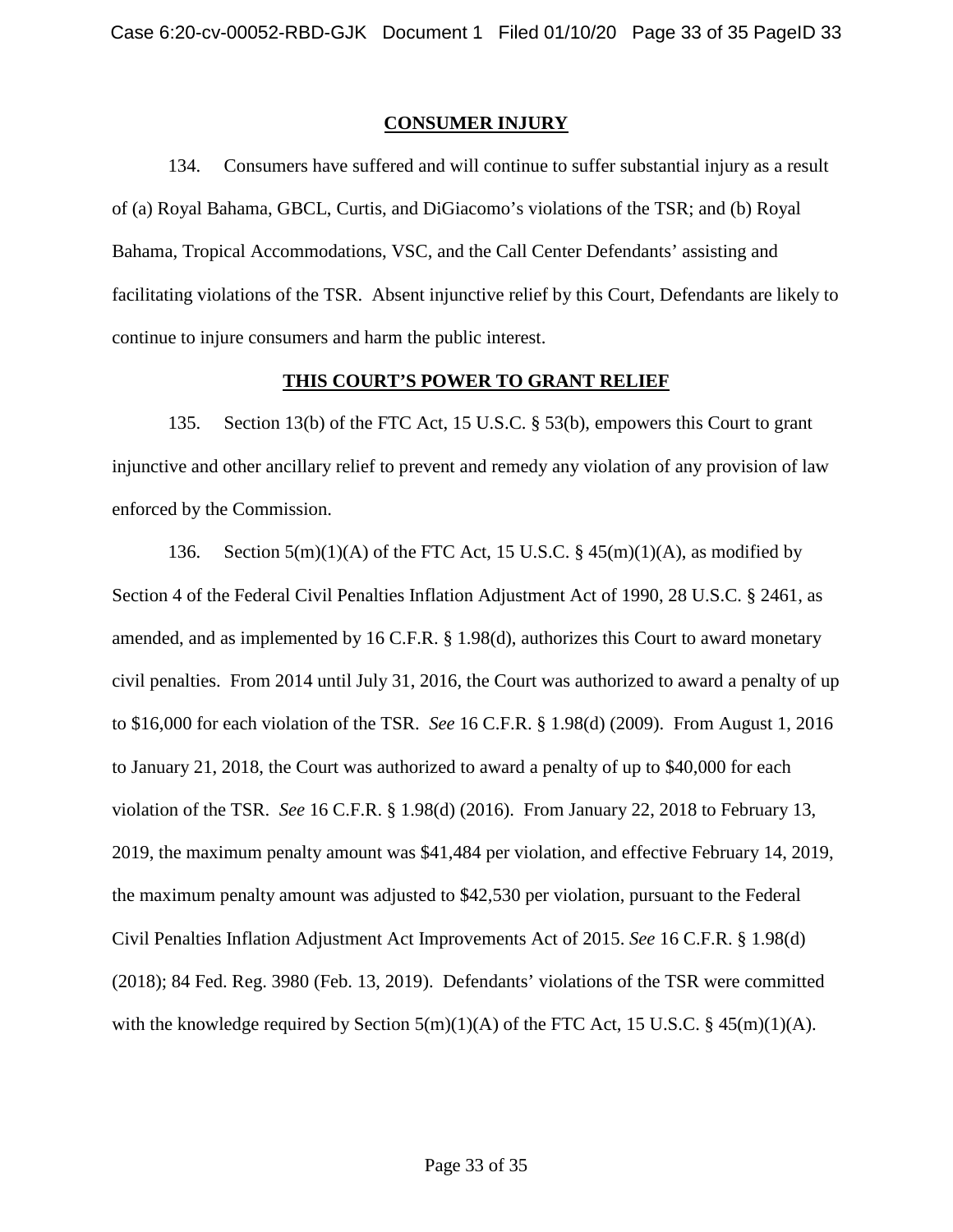TSR and the FTC Act. 137. This Court, in the exercise of its equitable jurisdiction, may award ancillary relief including disgorgement and damages to remedy injury caused by Defendants' violations of the

138. Section 19 of the FTC Act, 15 U.S.C. § 57b, and Section 6(b) of the Telemarketing Act, 15 U.S.C. § 6105(b), authorize this Court to grant such relief as the Court finds necessary to redress injury to consumers resulting from Defendants' violations of the TSR, including the rescission or reformation of contracts, and the refund of money.

# **PRAYER FOR RELIEF**

 **WHEREFORE**, Plaintiff requests that this Court, as authorized by Sections 5(a), 5(m)(1)(A), and 13(b) of the FTC Act, 15 U.S.C. §§ 45(a), 45(m)(1)(A), 53(b), and pursuant to its own equitable powers:

A. Enter judgment against Defendants and in favor of Plaintiff for each violation alleged in this Complaint;

 B. Award Plaintiff monetary civil penalties from each Defendant for every violation of the TSR;

 C. Enter a permanent injunction to prevent future violations of the TSR by Defendants;

D. Order Defendants to pay the costs of this action; and

damages as the Court may determine to be just and proper. E. Award Plaintiff such other and additional relief, including disgorgement and/or damages as the Court may determine to be just and proper.<br>Page 34 of 35